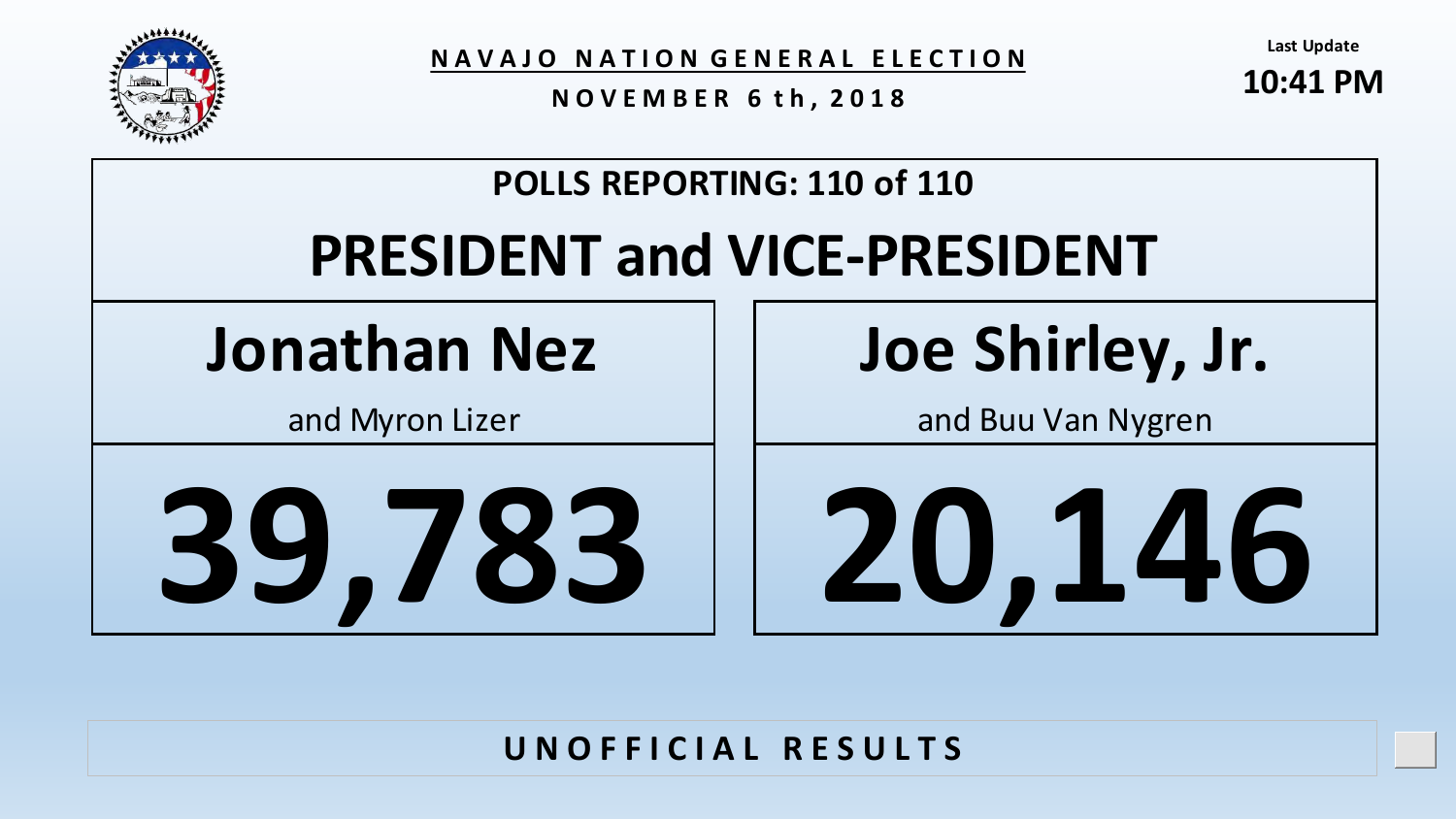

**N O V E M B E R 6 t h , 2 0 1 8**



#### **U N O F F I C I A L R E S U L T S**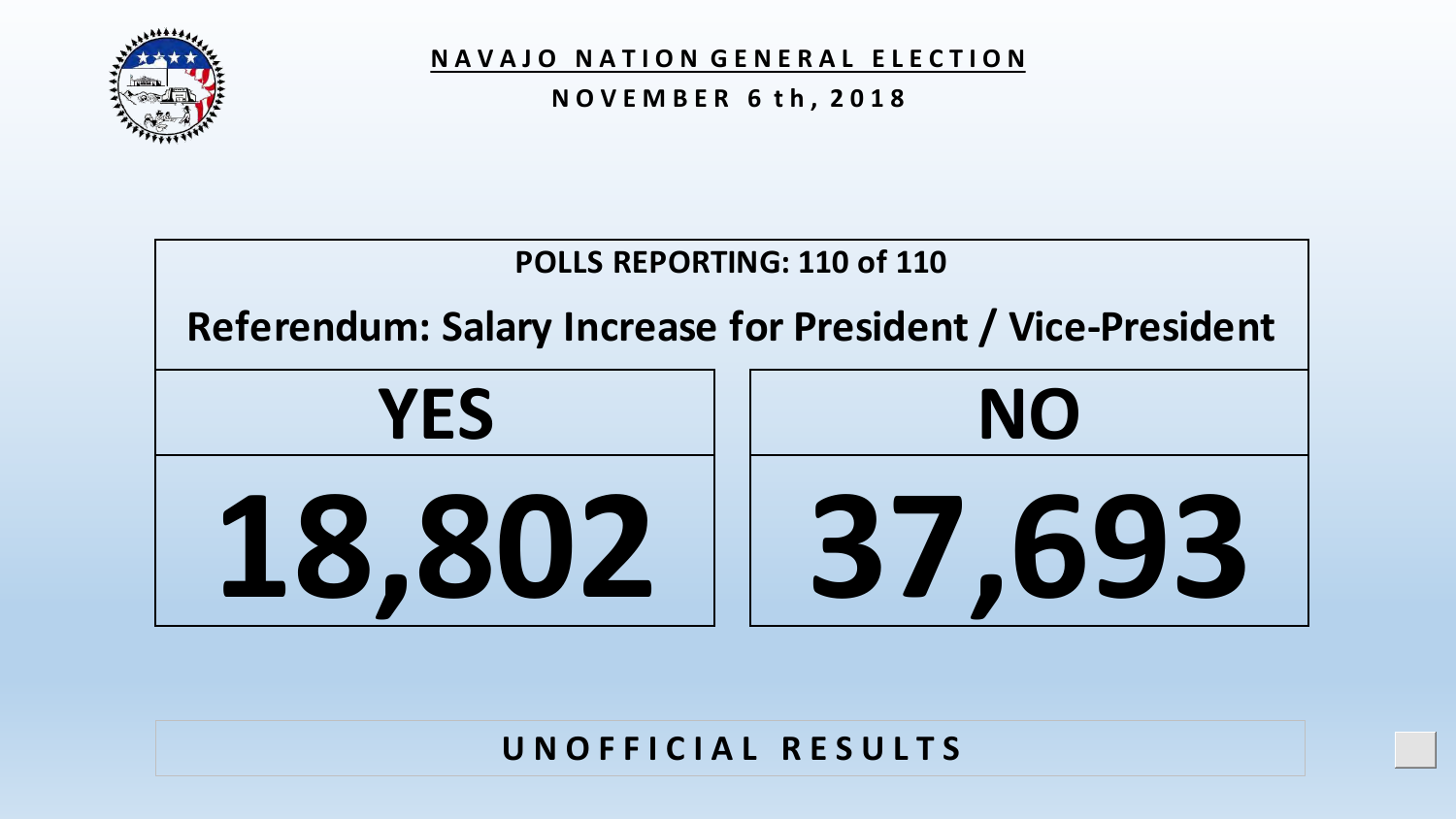

**N A V A J O N A T I O N G E N E R A L E L E C T I O N**

#### **N O V E M B E R 6 t h , 2 0 1 8**



**FOR NAVAJO NATION PRESIDENT**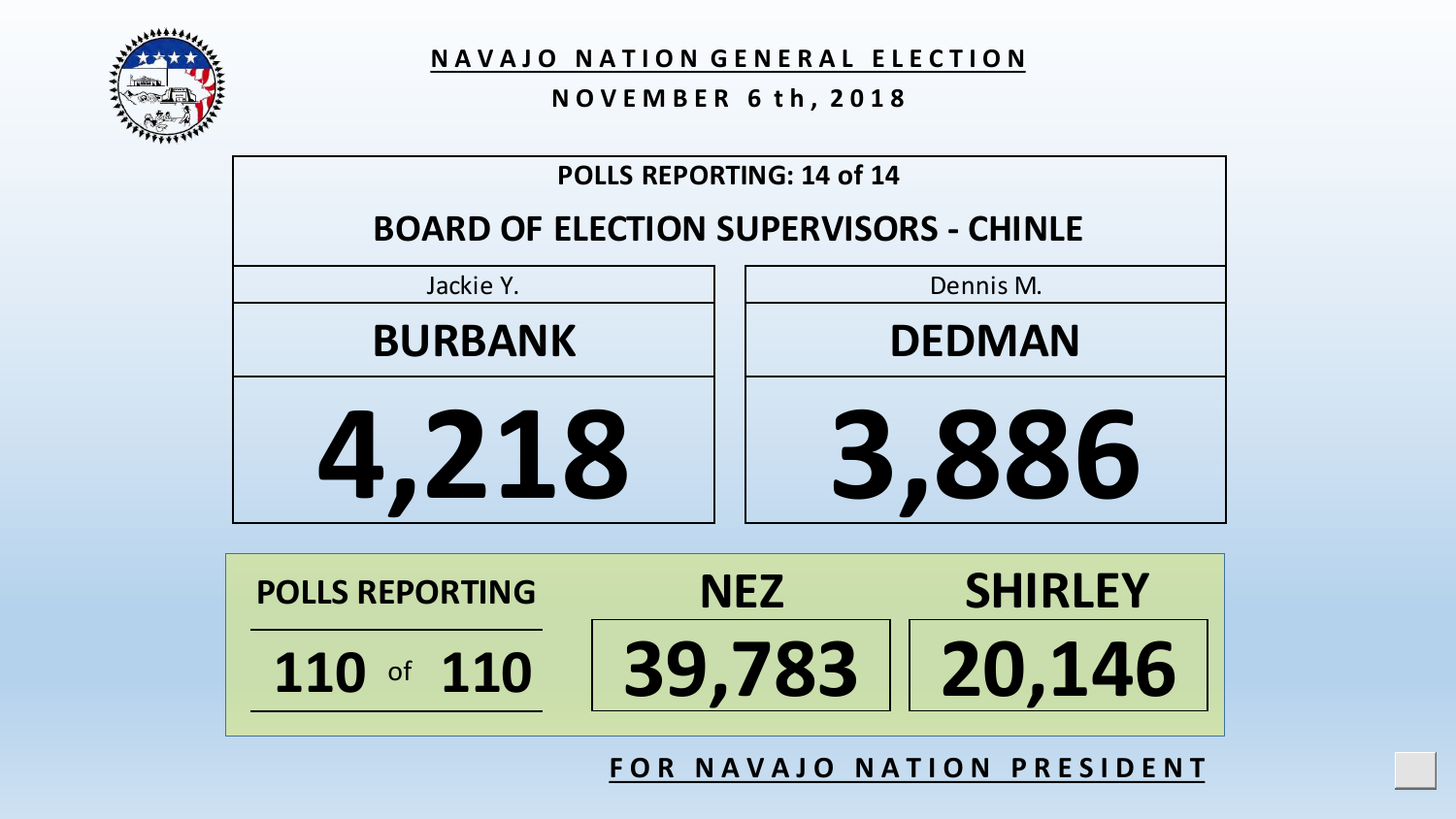

#### **N O V E M B E R 6 t h , 2 0 1 8**



| <b>POLLS REPORTING</b> | NF77          | <b>SHIRLEY</b> |
|------------------------|---------------|----------------|
| 110 of $110$           | 39,783 20,146 |                |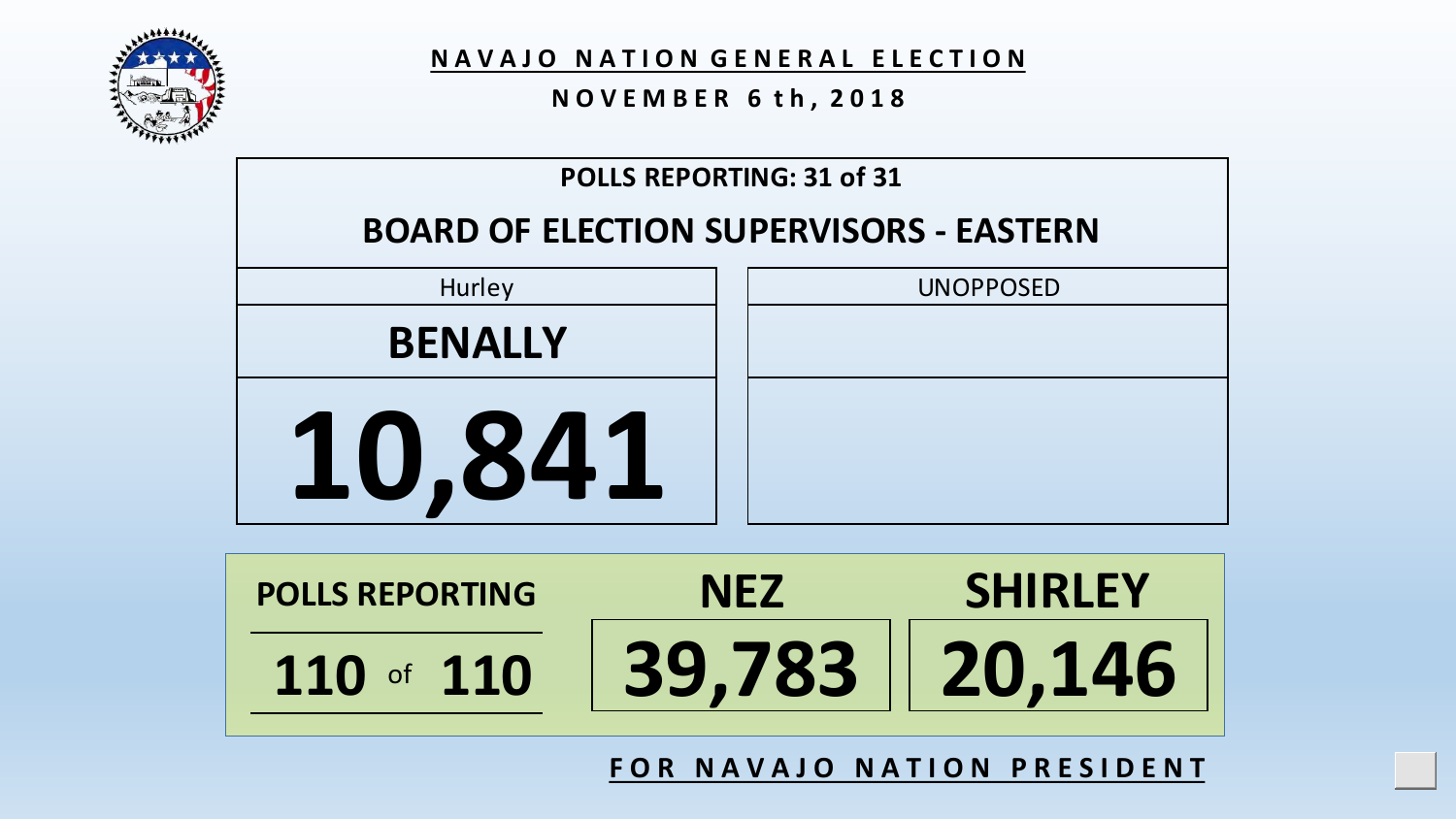

**N O V E M B E R 6 t h , 2 0 1 8**

#### **POLLS REPORTING: 27 of 27**

#### **BOARD OF ELECTION SUPERVISORS - FORT DEFIANCE**





**F O R N A V A J O N A T I O N P R E S I D E N T**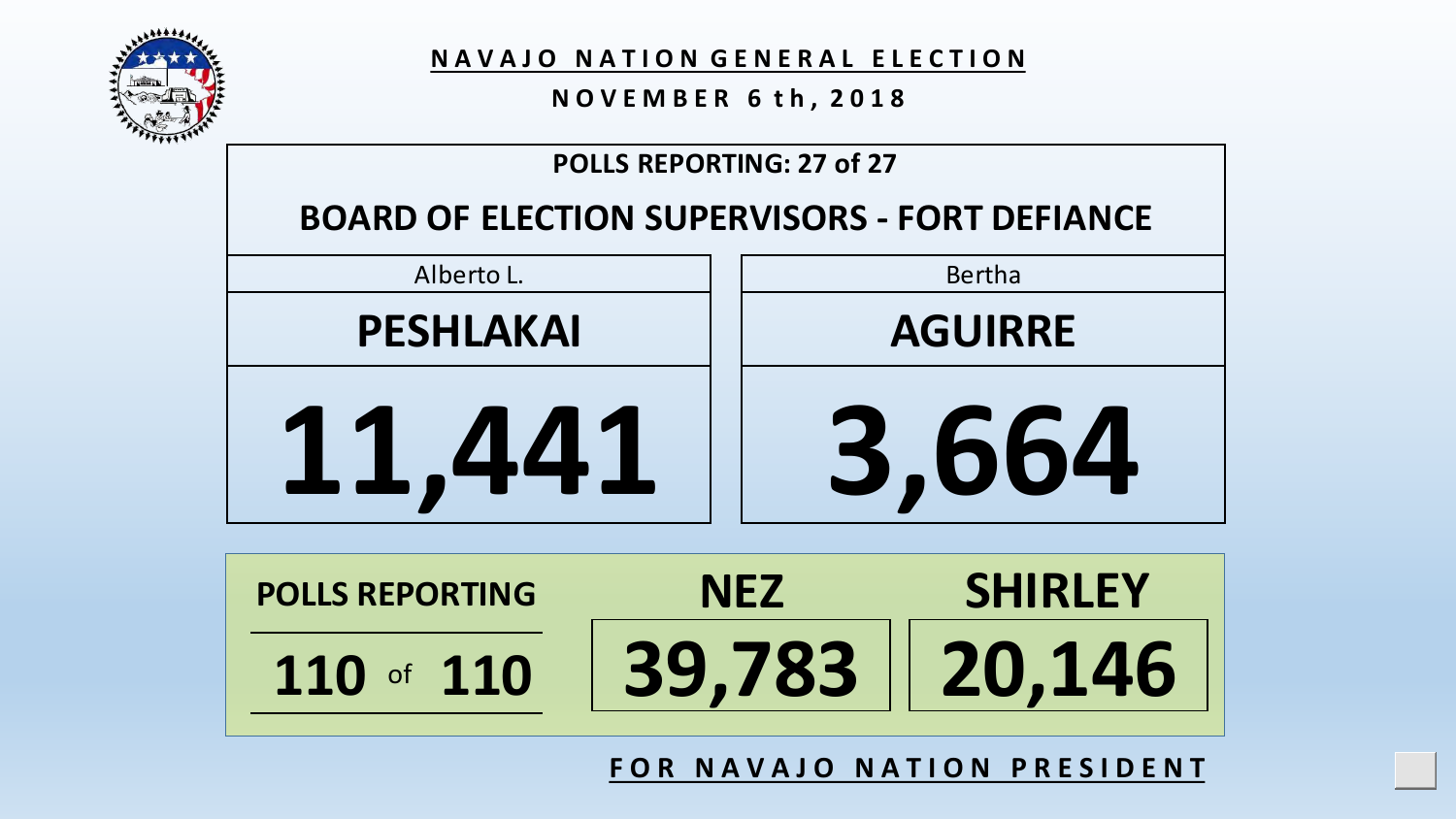

**N A V A J O N A T I O N G E N E R A L E L E C T I O N**

#### **N O V E M B E R 6 t h , 2 0 1 8**



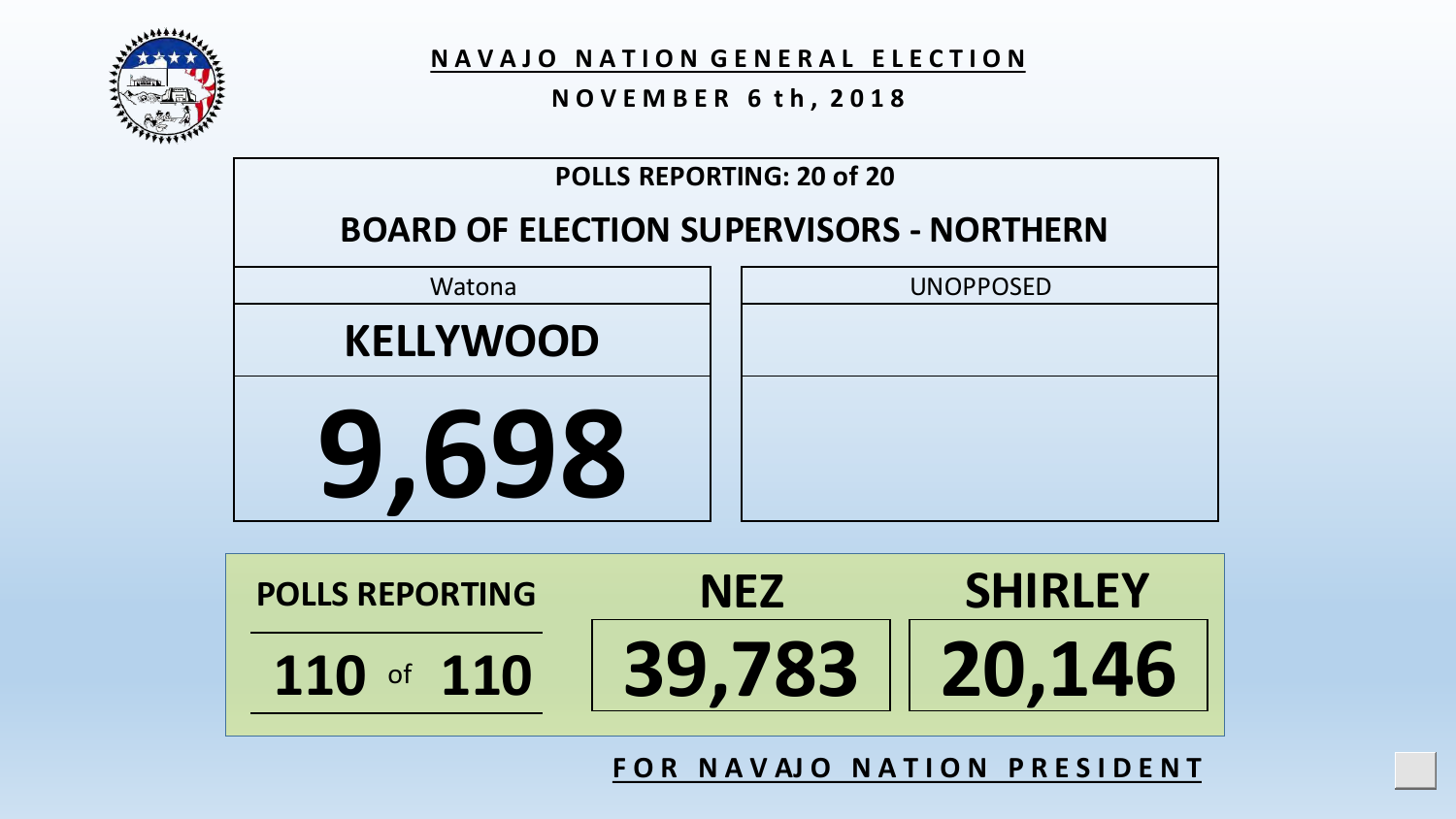

#### **N O V E M B E R 6 t h , 2 0 1 8**





**F O R N A V A J O N A T I O N P R E S I D E N T**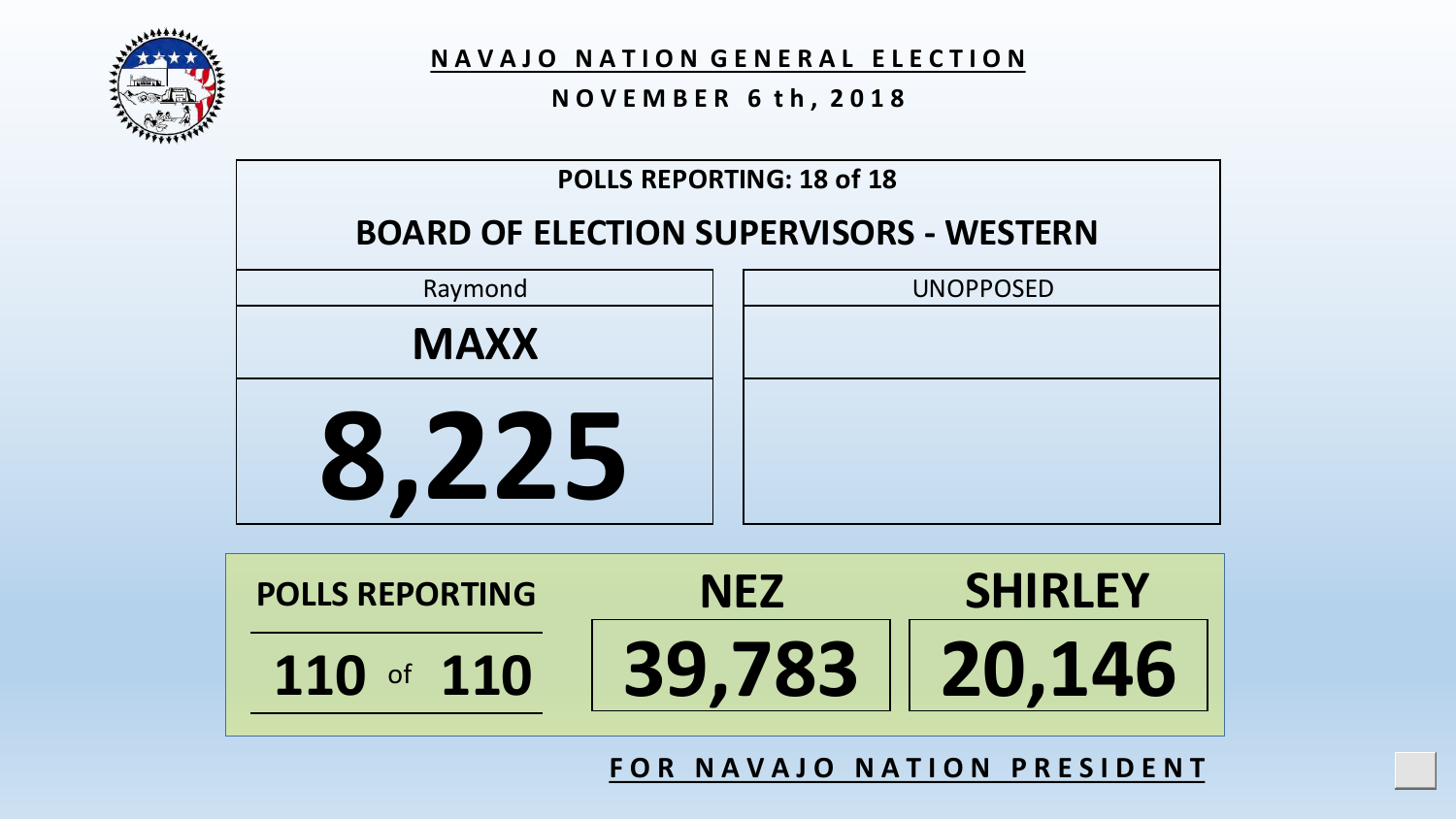

#### **N O V E M B E R 6 t h , 2 0 1 8**

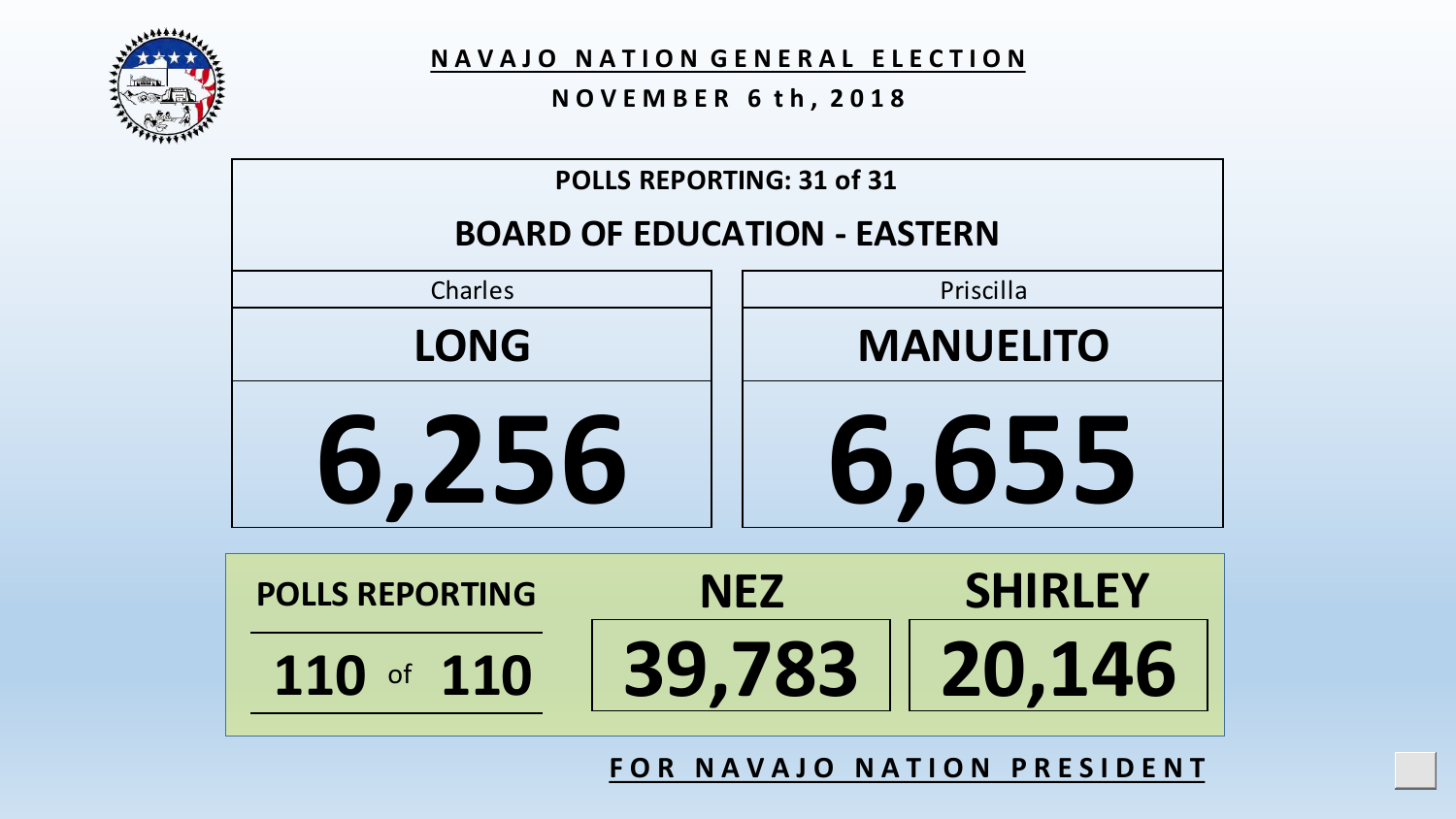

**N A V A J O N A T I O N G E N E R A L E L E C T I O N**

#### **N O V E M B E R 6 t h , 2 0 1 8**



**F O R N A V A J O N A T I O N P R E S I D E N T**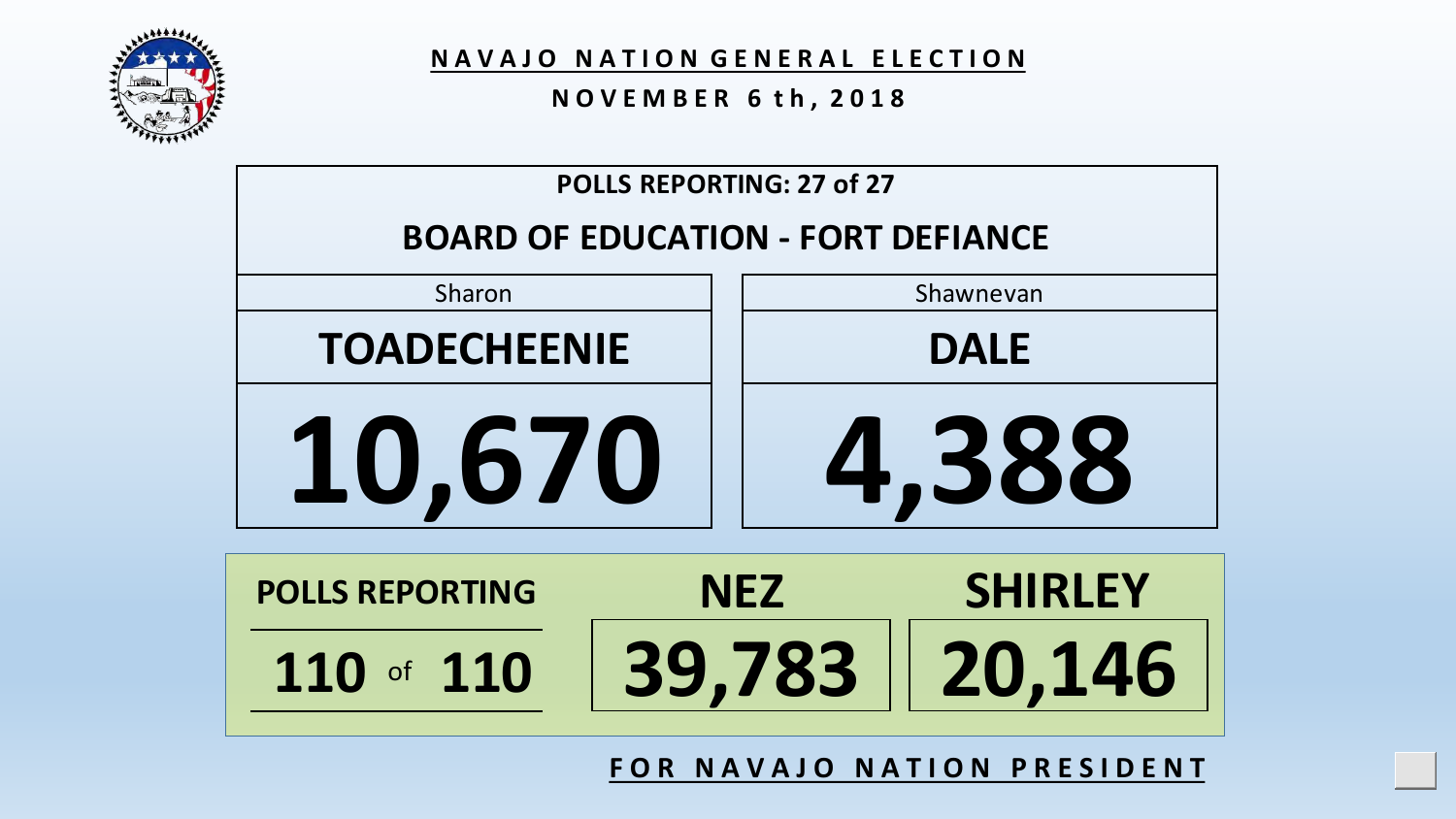

#### **N O V E M B E R 6 t h , 2 0 1 8**

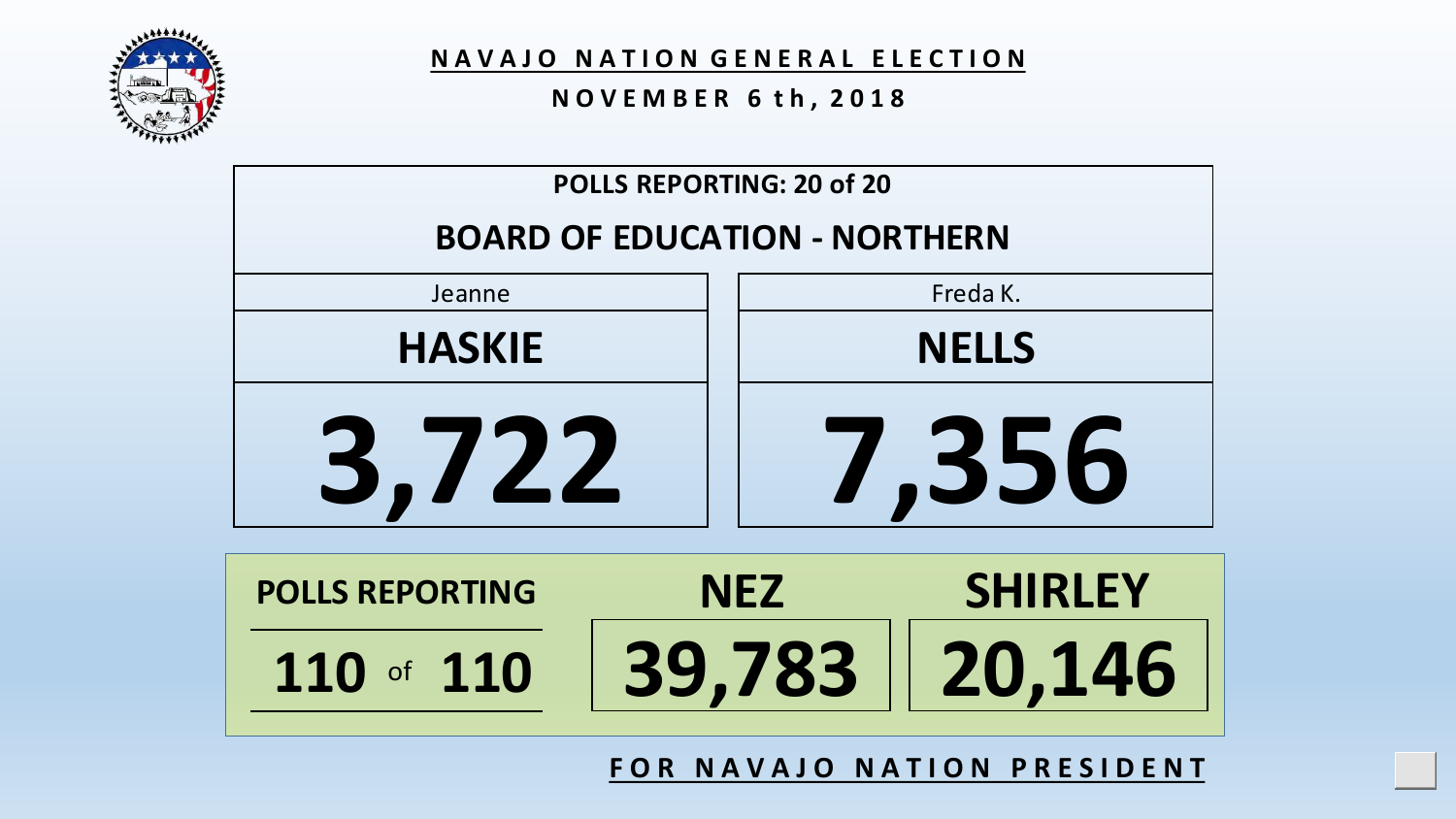

#### **N O V E M B E R 6 t h , 2 0 1 8**





**F O R N A V A J O N A T I O N P R E S I D E N T**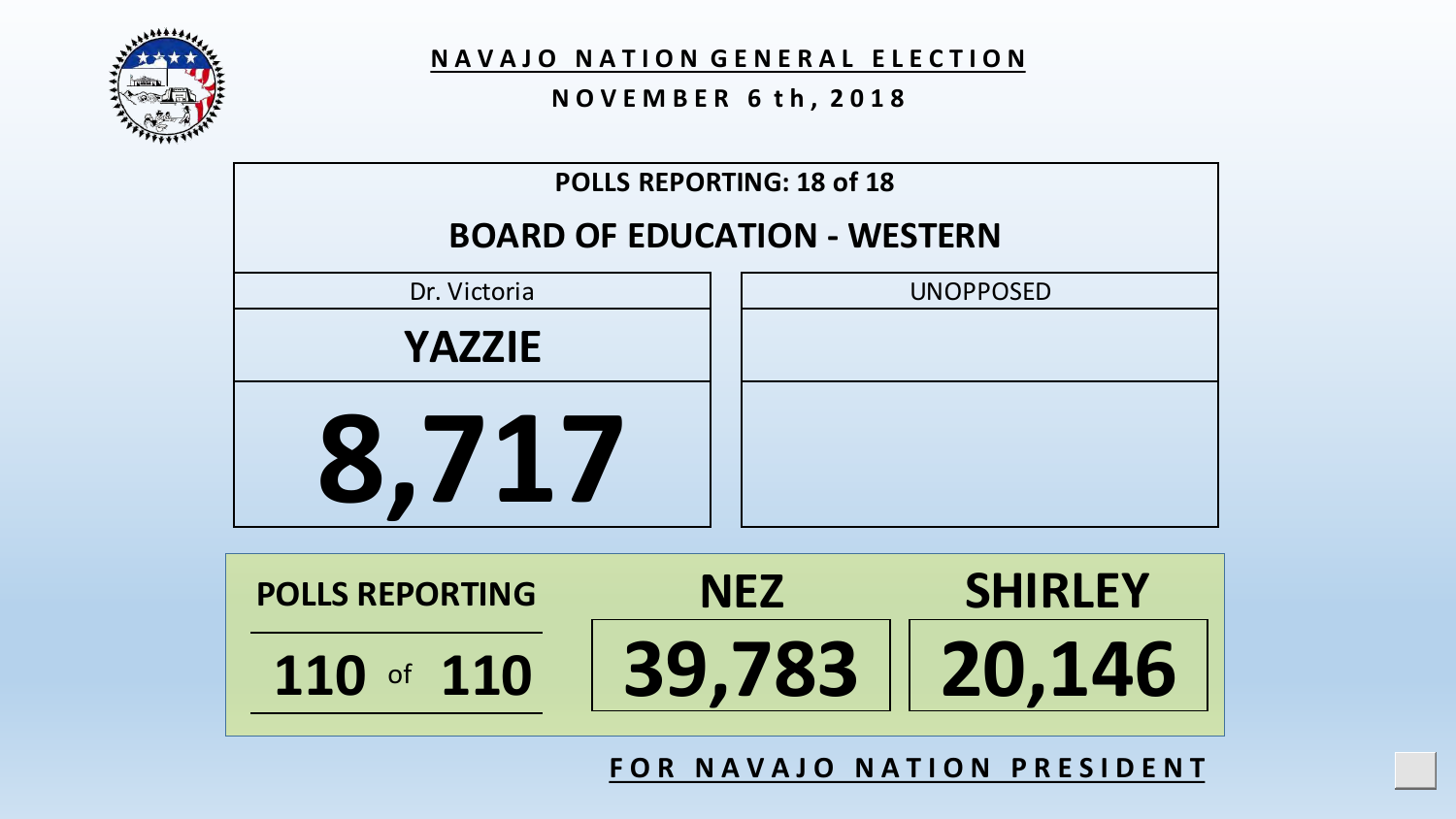

#### **N O V E M B E R 6 t h , 2 0 1 8**

#### **U N O F F I C I A L R E S U L T S**

| <b>POLLS REPORTING:</b><br>$1$ of $1$ | <b>COUNCIL DELEGATE</b> |
|---------------------------------------|-------------------------|
| <b>Representing: Chinle Chapter</b>   |                         |

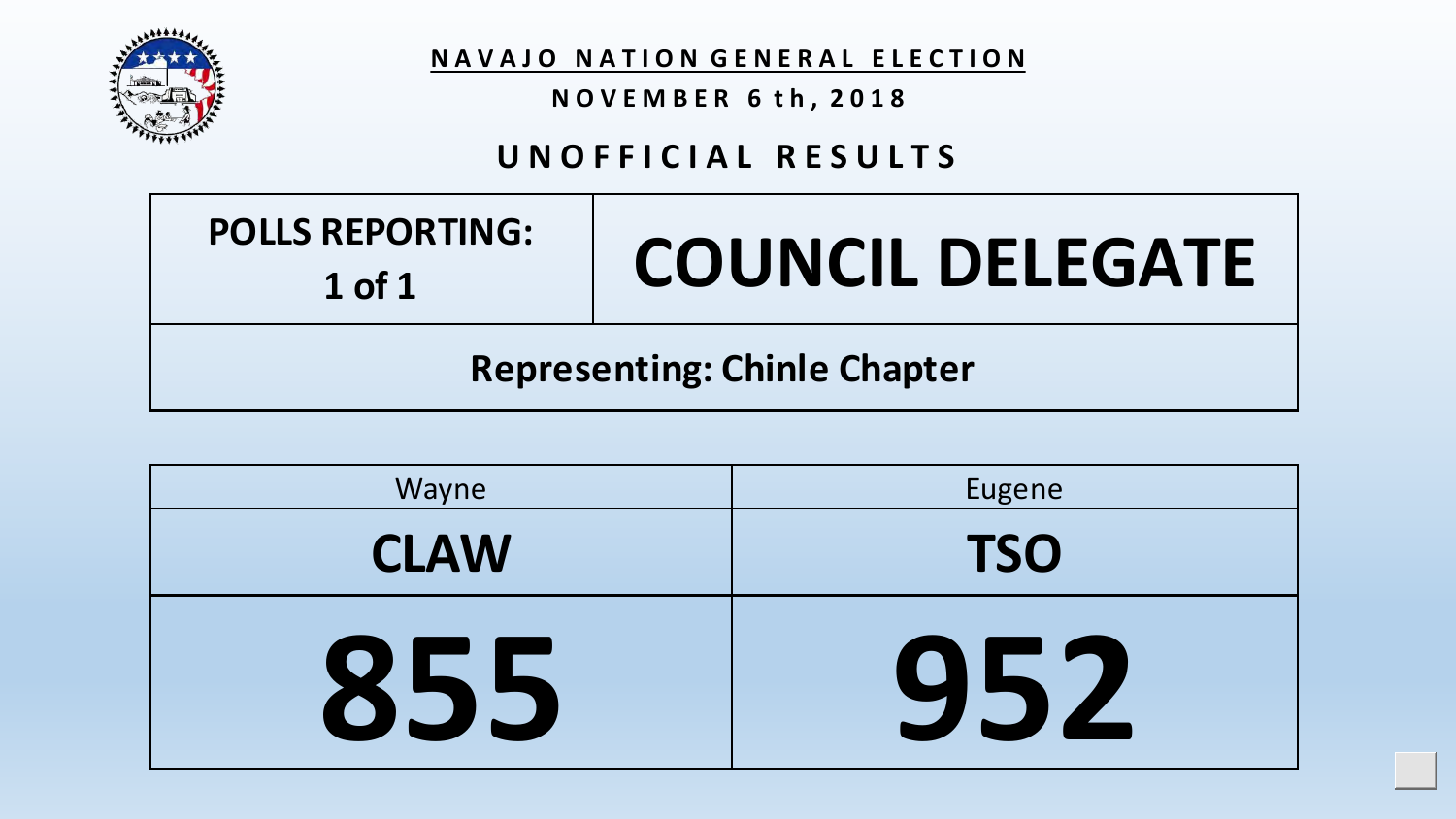

#### **N O V E M B E R 6 t h , 2 0 1 8**

#### **U N O F F I C I A L R E S U L T S**

| <b>POLLS REPORTING:</b><br>$1$ of $1$ | <b>COUNCIL DELEGATE</b> |
|---------------------------------------|-------------------------|
| <b>Representing: Shiprock Chapter</b> |                         |

| Vern R. | Eugenia               |
|---------|-----------------------|
| I FF.   | <b>CHARLES-NEWTON</b> |
| 822     | 1,588                 |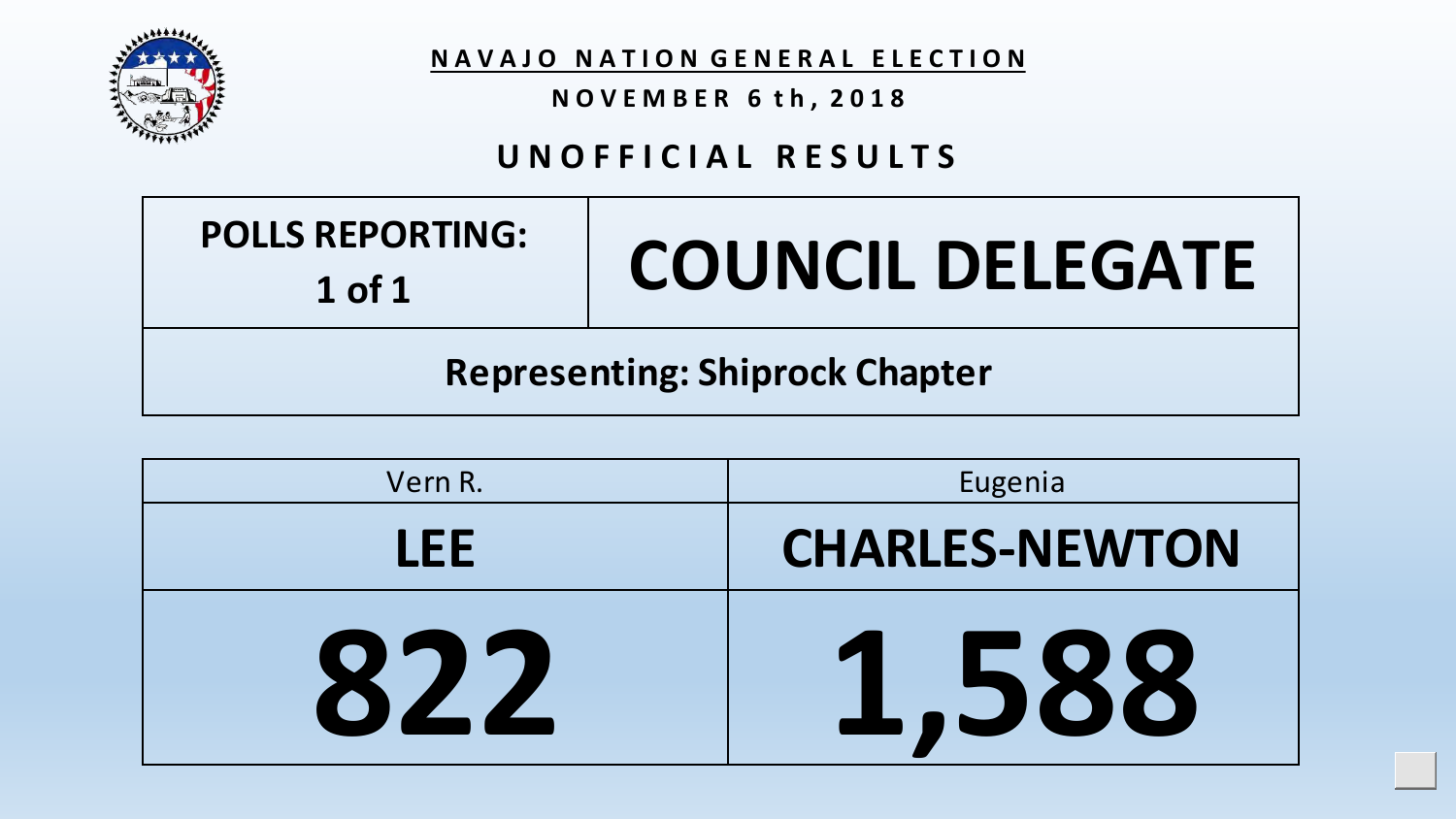

**N O V E M B E R 6 t h , 2 0 1 8**

#### **U N O F F I C I A L R E S U L T S**

| <b>POLLS REPORTING:</b><br>$1$ of $1$         | <b>COUNCIL DELEGATE</b> |
|-----------------------------------------------|-------------------------|
| Representing: Tõ Nanees Dizi Local Government |                         |

| Otto       | <b>UNOPPOSED</b> |
|------------|------------------|
| <b>TSO</b> |                  |
| 1,305      |                  |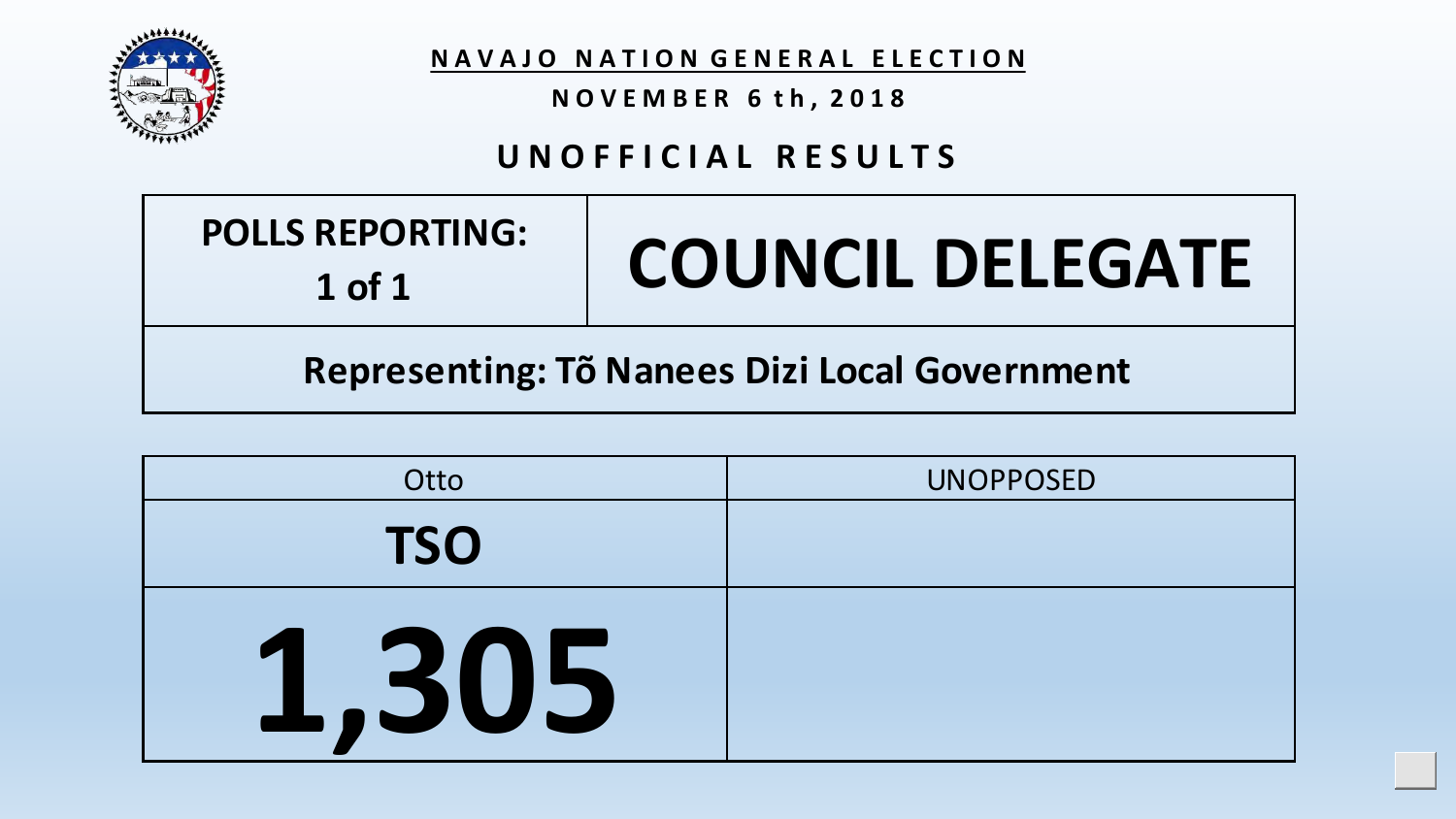

**N O V E M B E R 6 t h , 2 0 1 8**

### **U N O F F I C I A L R E S U L T S**

| <b>POLLS REPORTING:</b> |
|-------------------------|
| $2$ of $2$              |

# **2 of 2 COUNCIL DELEGATE**

Upd

**Representing: Oaksprings and St. Michaels Chapters**

| Edison J.      | Curran        |
|----------------|---------------|
| <b>WAUNEKA</b> | <b>HANNON</b> |
| 796            | 74.7          |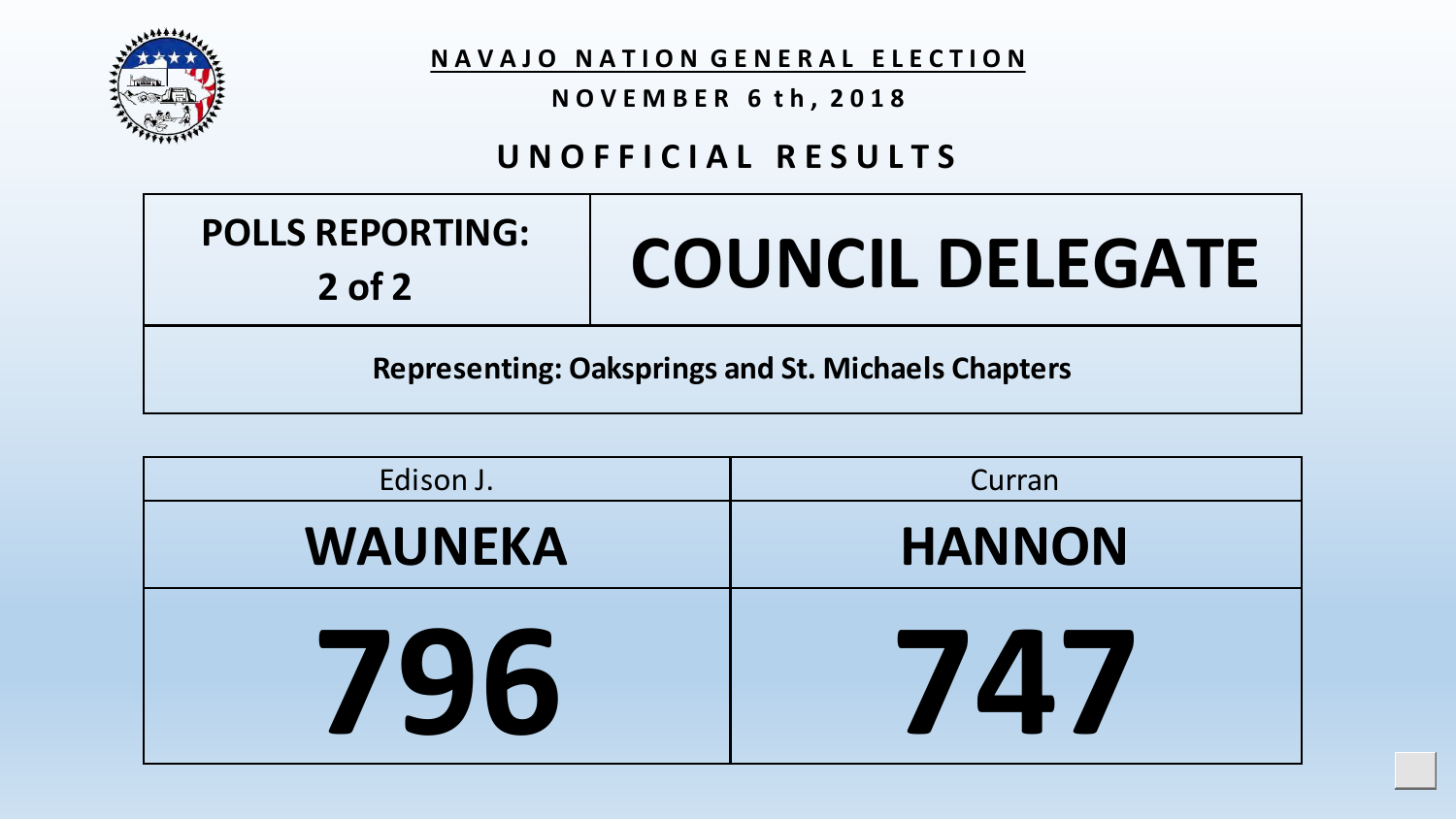

**N O V E M B E R 6 t h , 2 0 1 8**

#### **U N O F F I C I A L R E S U L T S**

| <b>POLLS REPORTING:</b> |
|-------------------------|
| $3$ of $3$              |

# **COUNCIL DELEGATE**

Upd

**Representing: Tohajillee, Ramah, and Alamo Chapters**

| Jamie        | Norman M.    |
|--------------|--------------|
| <b>HENIO</b> | <b>BEGAY</b> |
| 912          | 685          |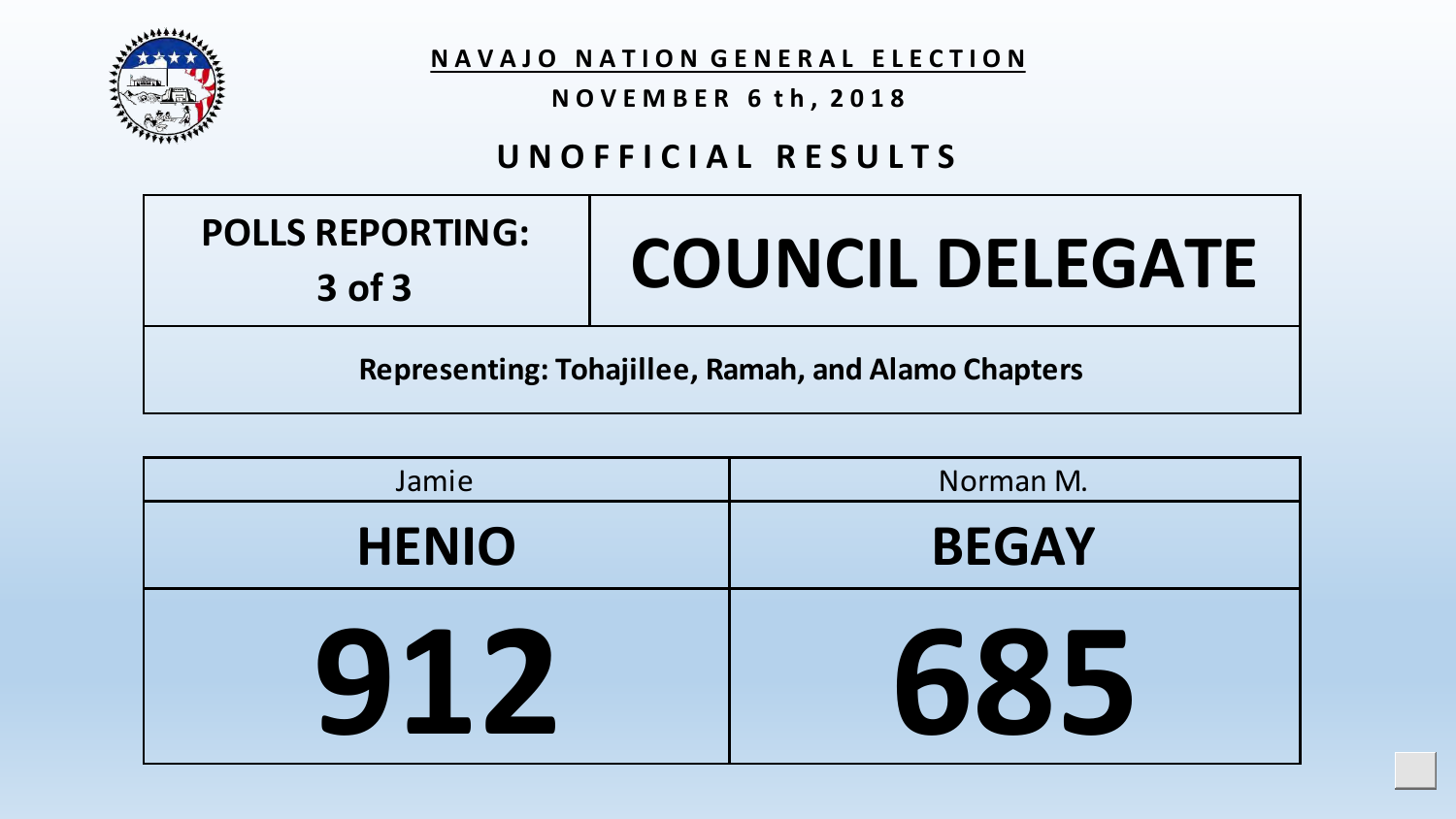

**N A V A J O N A T I O N G E N E R A L E L E C T I O N**

**N O V E M B E R 6 t h , 2 0 1 8**

#### **U N O F F I C I A L R E S U L T S**

| <b>POLLS REPORTING:</b> |
|-------------------------|
| $3$ of $3$              |

# **COUNCIL DELEGATE**

Upd

**Representing: Chilchinbeto, Dennehotso, and Kayenta Chapters**

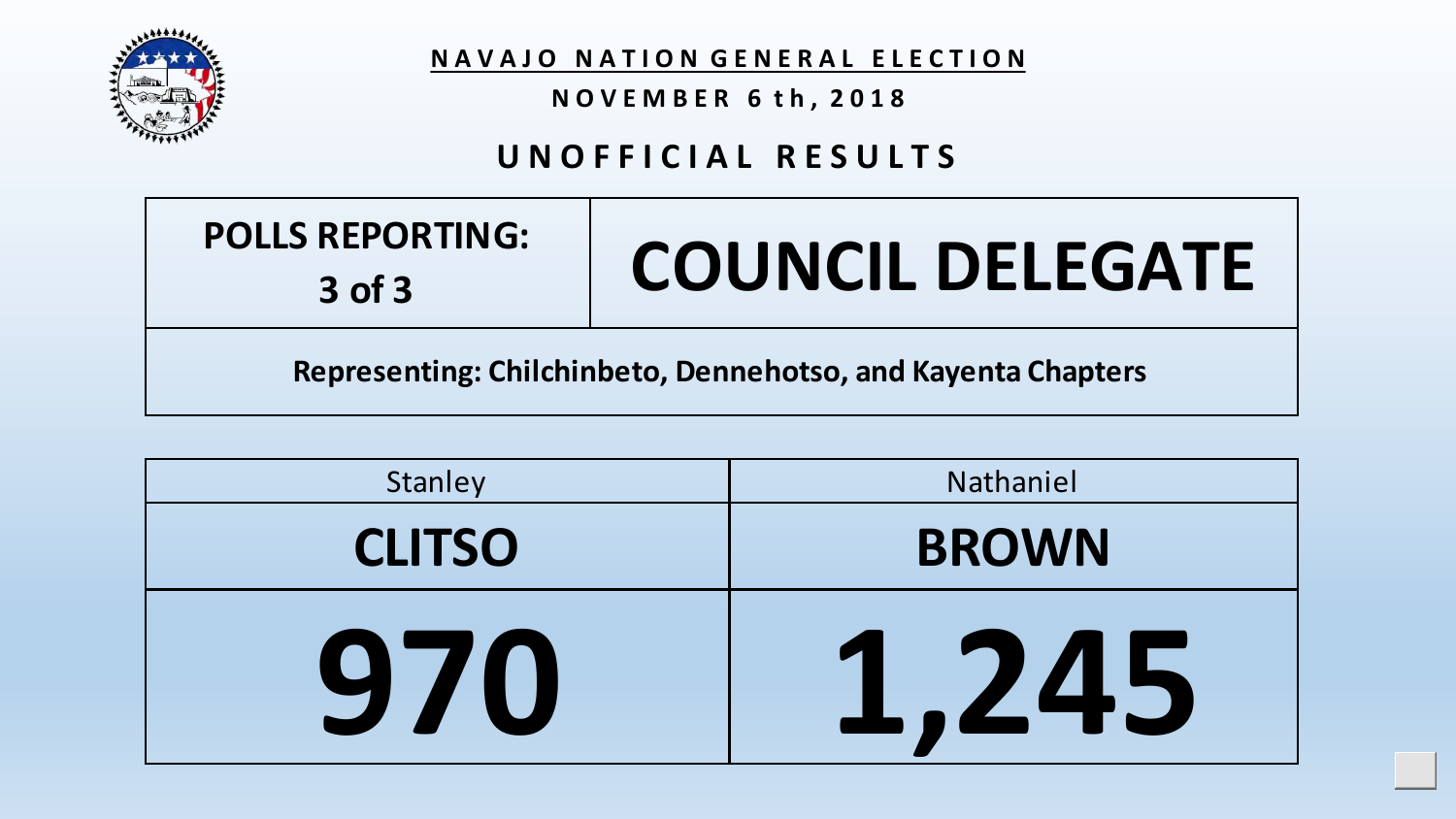

**N O V E M B E R 6 t h , 2 0 1 8**

# **U N O F F I C I A L R E S U L T S**

| <b>POLLS REPORTING:</b><br>4 of 4                                    | <b>COUNCIL DELEGATE</b> |
|----------------------------------------------------------------------|-------------------------|
| Representing: Crystal, Fort Defiance, Red Lake, and Sawmill Chapters |                         |

| Wilson C. (Jr.) | Benjamin L.    |
|-----------------|----------------|
| <b>STEWART</b>  | <b>BENNETT</b> |
| 1,723           | 1,021          |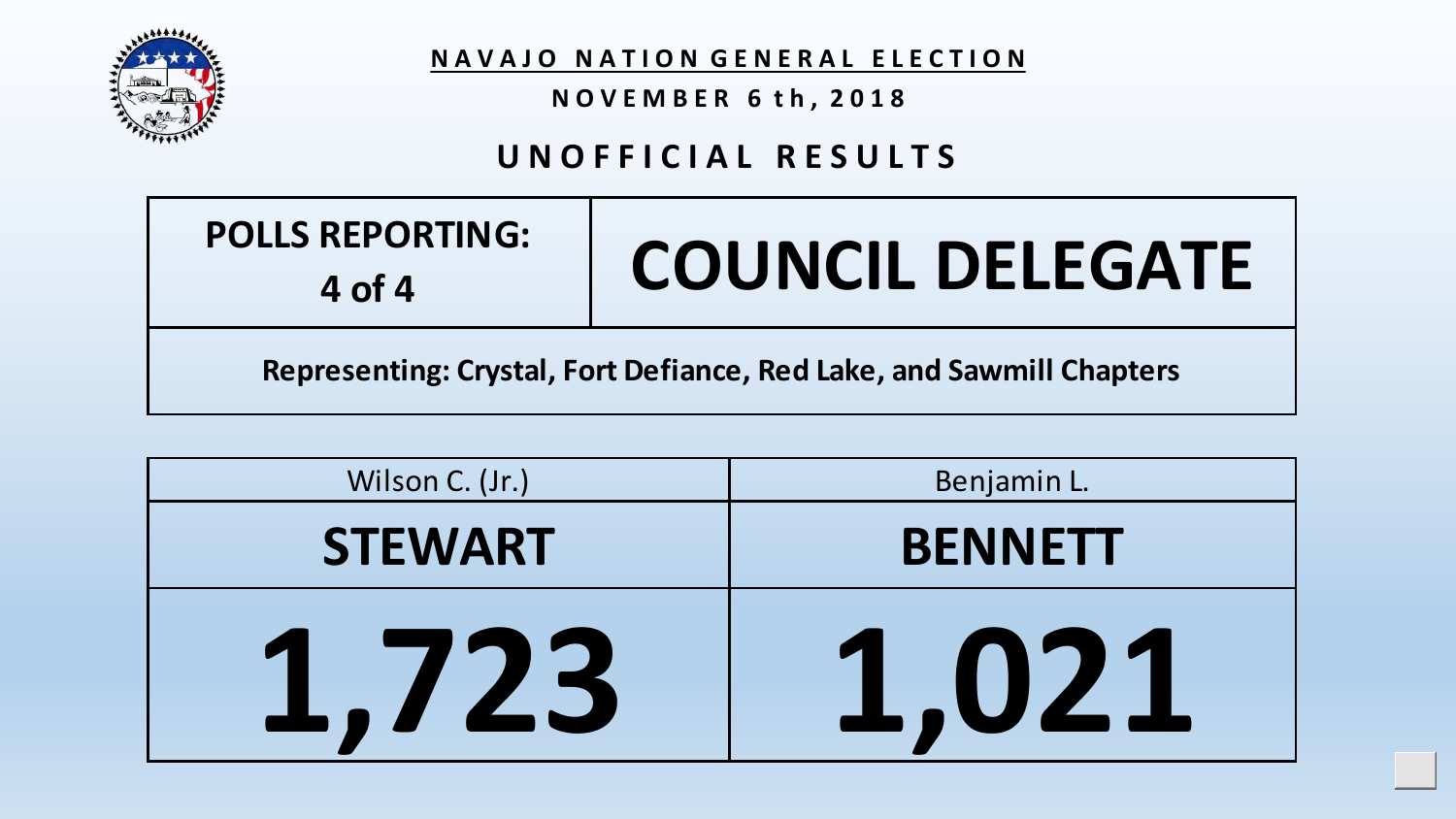

**N O V E M B E R 6 t h , 2 0 1 8**

# **U N O F F I C I A L R E S U L T S**

| <b>POLLS REPORTING:</b><br>4 of 4                                       | <b>COUNCIL DELEGATE</b> |
|-------------------------------------------------------------------------|-------------------------|
| Representing: Tsah Bii Kin, Naa 'tsis 'aán, Shonto Community Governance |                         |
| and Oljato Chapters                                                     |                         |

| Herman M.            | Royd R. |
|----------------------|---------|
| <b>DANIELS</b>       | LEE     |
| 157<br>$\frac{1}{2}$ | 857     |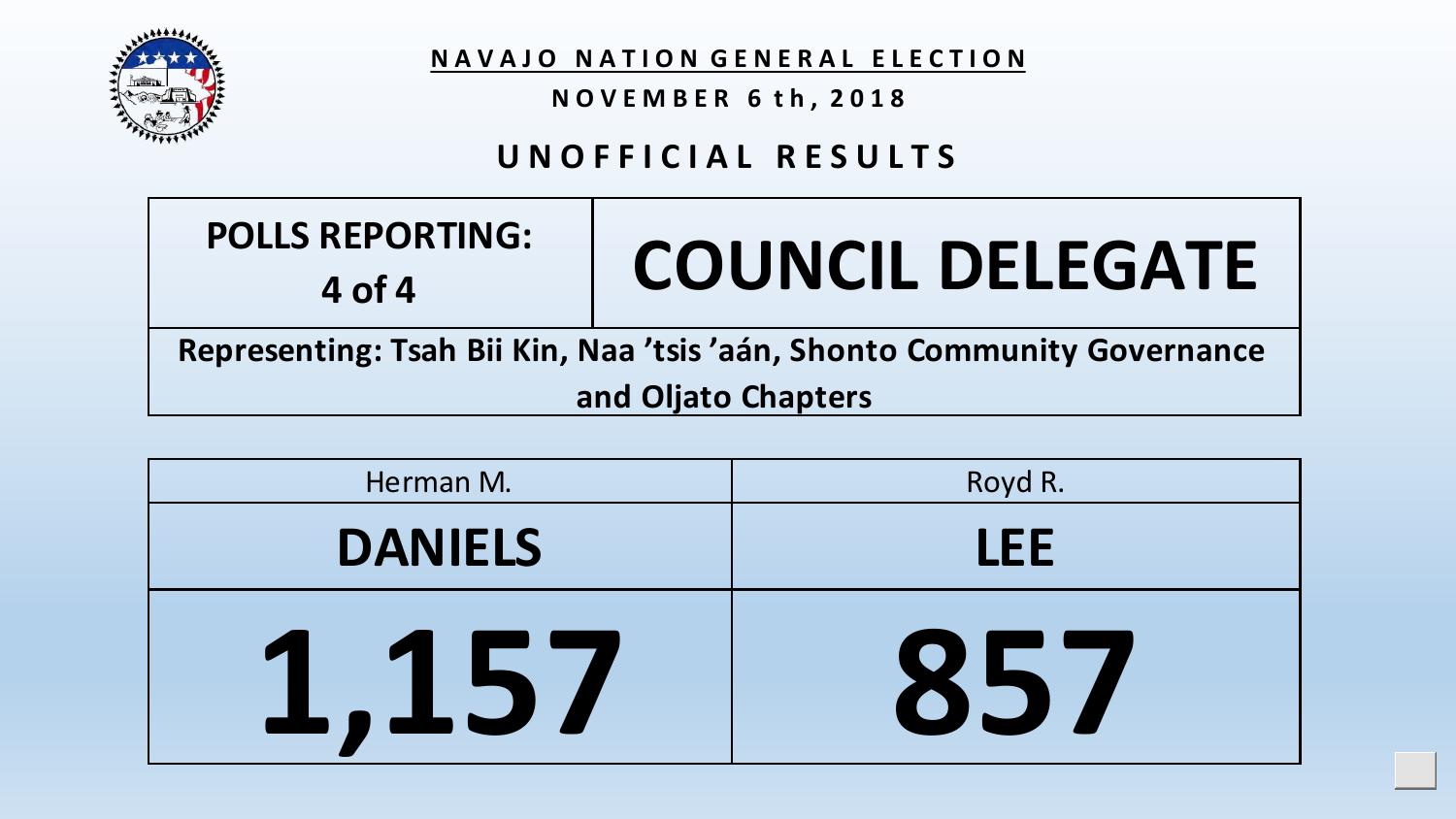

**N O V E M B E R 6 t h , 2 0 1 8**

# **U N O F F I C I A L R E S U L T S**

| <b>POLLS REPORTING:</b><br>$5$ of 5                                  | <b>COUNCIL DELEGATE</b> |
|----------------------------------------------------------------------|-------------------------|
| Representing: Many Farms, Nazlini, Low Mountain, Tselani/Cottonwood, |                         |
| and Tachee/Blue Gap Chapters                                         |                         |

| Kee Allen (Jr.) | Melvin          |
|-----------------|-----------------|
| <b>BEGAY</b>    | <b>HARRISON</b> |
| ,514            | ,201            |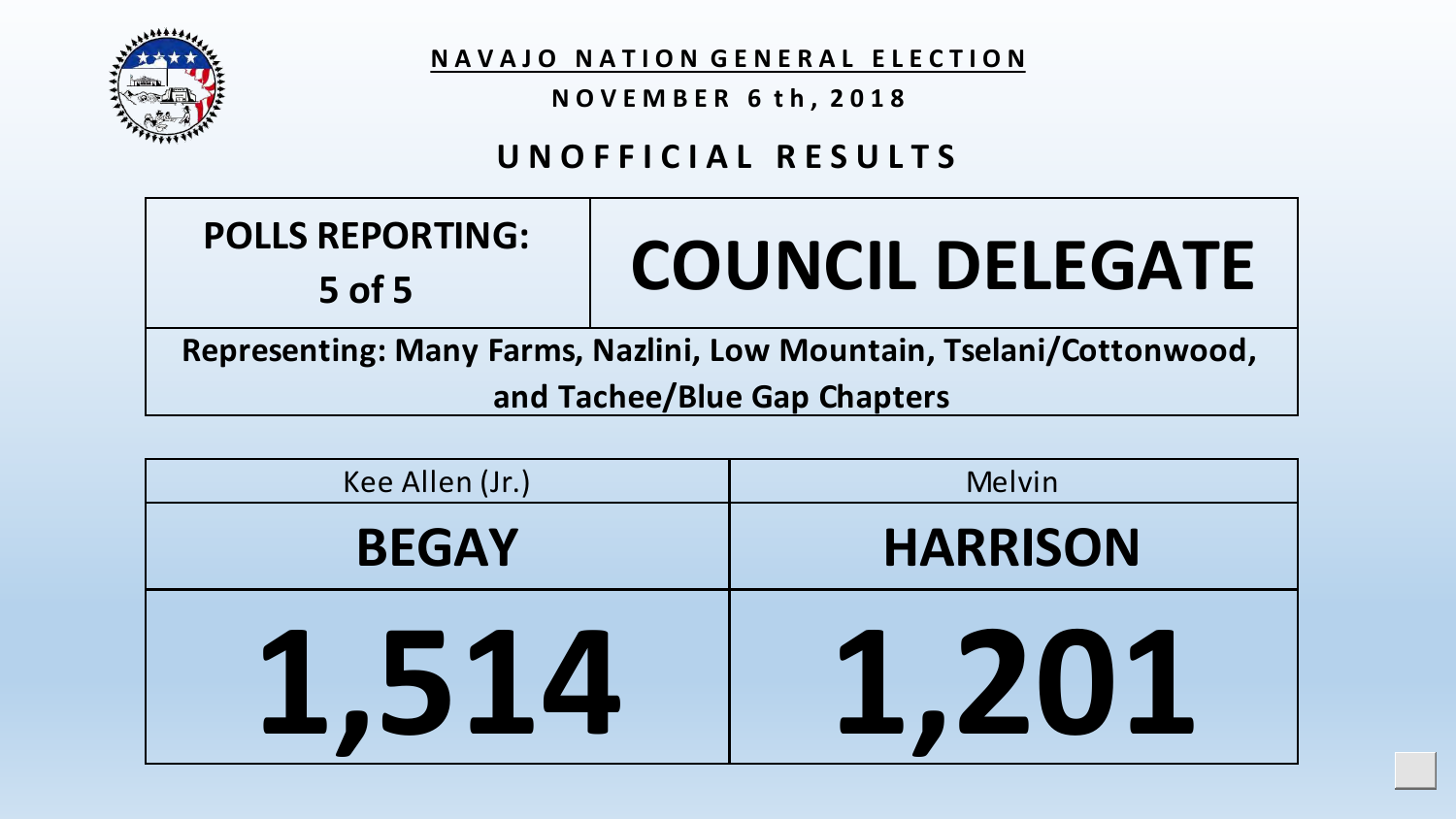

**N O V E M B E R 6 t h , 2 0 1 8**

# **U N O F F I C I A L R E S U L T S**

| <b>POLLS REPORTING:</b><br>$5$ of $5$                                             | <b>COUNCIL DELEGATE</b> |
|-----------------------------------------------------------------------------------|-------------------------|
| <b>Representing:</b>                                                              |                         |
| Lukachukai, Rock Point, Round Rock, Tsaile/Wheatfields, and Tsé Ch' Izhi Chapters |                         |

| Nelson S.     | Samuel        |
|---------------|---------------|
| <b>BEGAYE</b> | YAZZIE        |
| .654          | .138<br>ر طلب |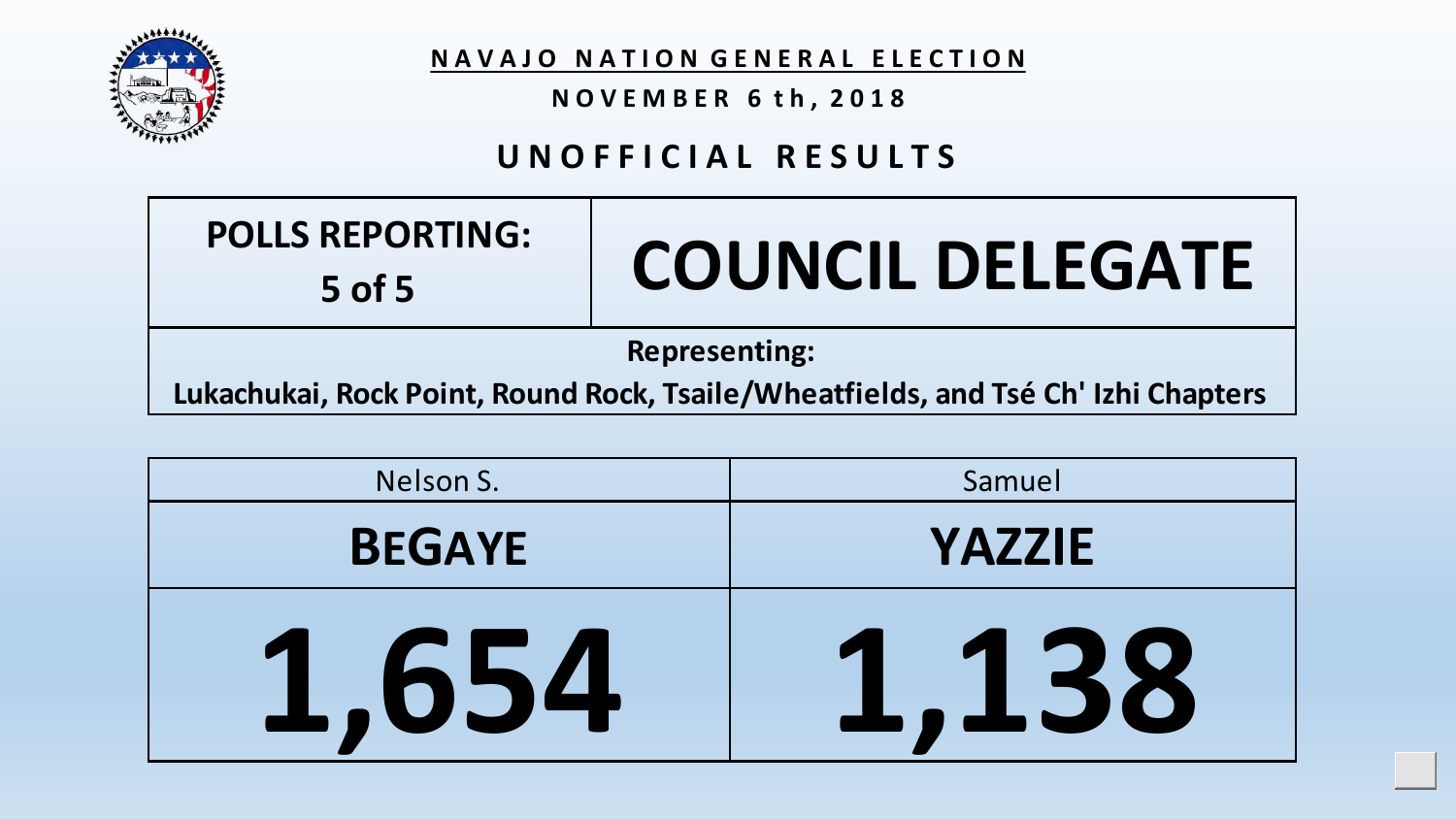

**N O V E M B E R 6 t h , 2 0 1 8**

#### **U N O F F I C I A L R E S U L T S**

| <b>Representing:</b><br><b>Black Mesa, Forest Lake, Hardrock, Pinon, and Whippoorwill Chapters</b> |  |
|----------------------------------------------------------------------------------------------------|--|
|                                                                                                    |  |

| Amos F.        | Jimmy             |
|----------------|-------------------|
| <b>JOHNSON</b> | <b>YELLOWHAIR</b> |
| 987            | 1,108             |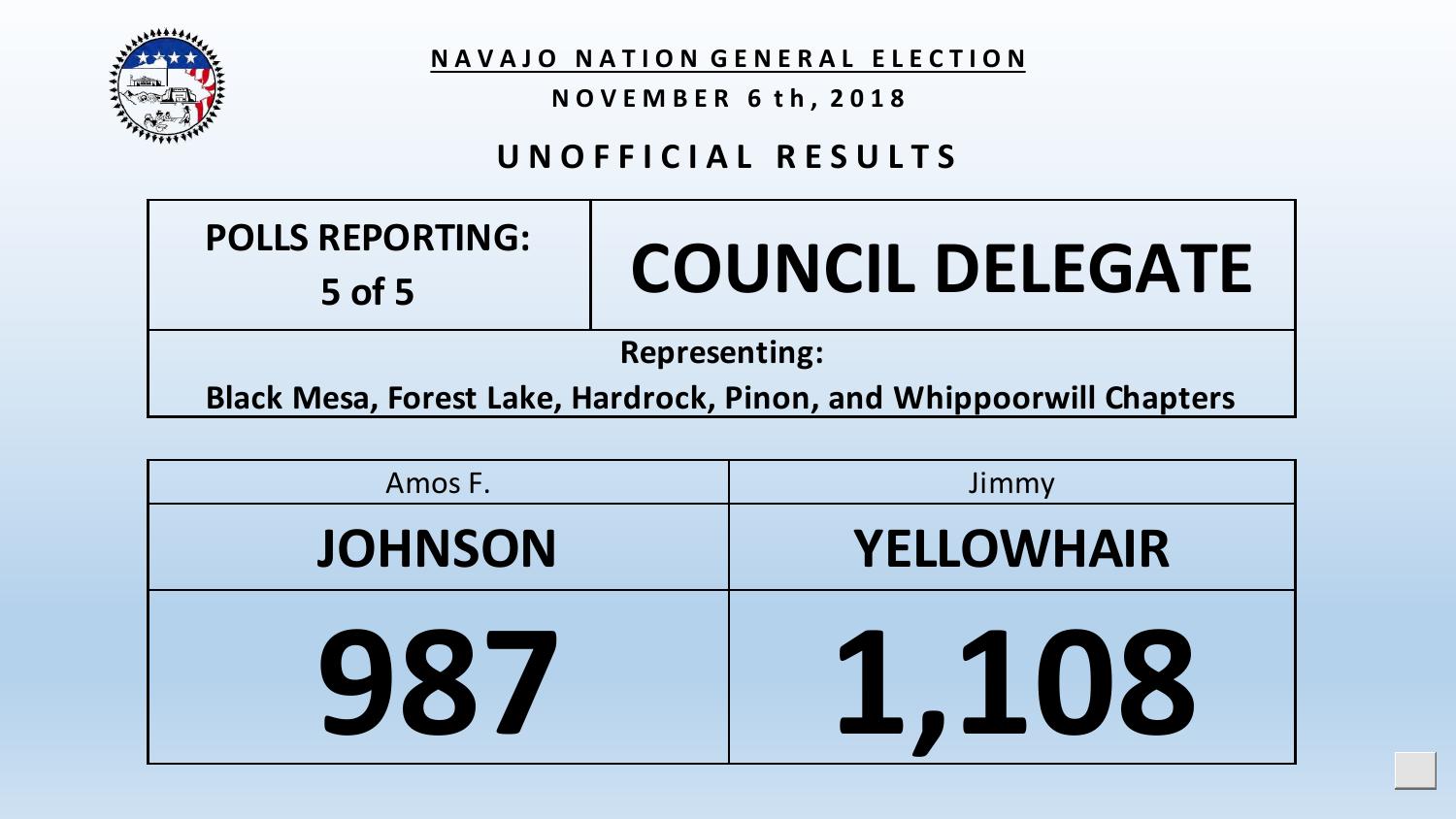

**N O V E M B E R 6 t h , 2 0 1 8**

#### **U N O F F I C I A L R E S U L T S**

| <b>POLLS REPORTING:</b><br>$5$ of 5                                          | <b>COUNCIL DELEGATE</b> |
|------------------------------------------------------------------------------|-------------------------|
| Representing: Bahastl' a' a', Coyote Canyon, Mexican Springs, Naschitti, and |                         |
| <b>Tohatchi Chapters</b>                                                     |                         |

| Pernell       | <b>UNOPPOSED</b> |
|---------------|------------------|
| <b>HALONA</b> |                  |
| 2,358         |                  |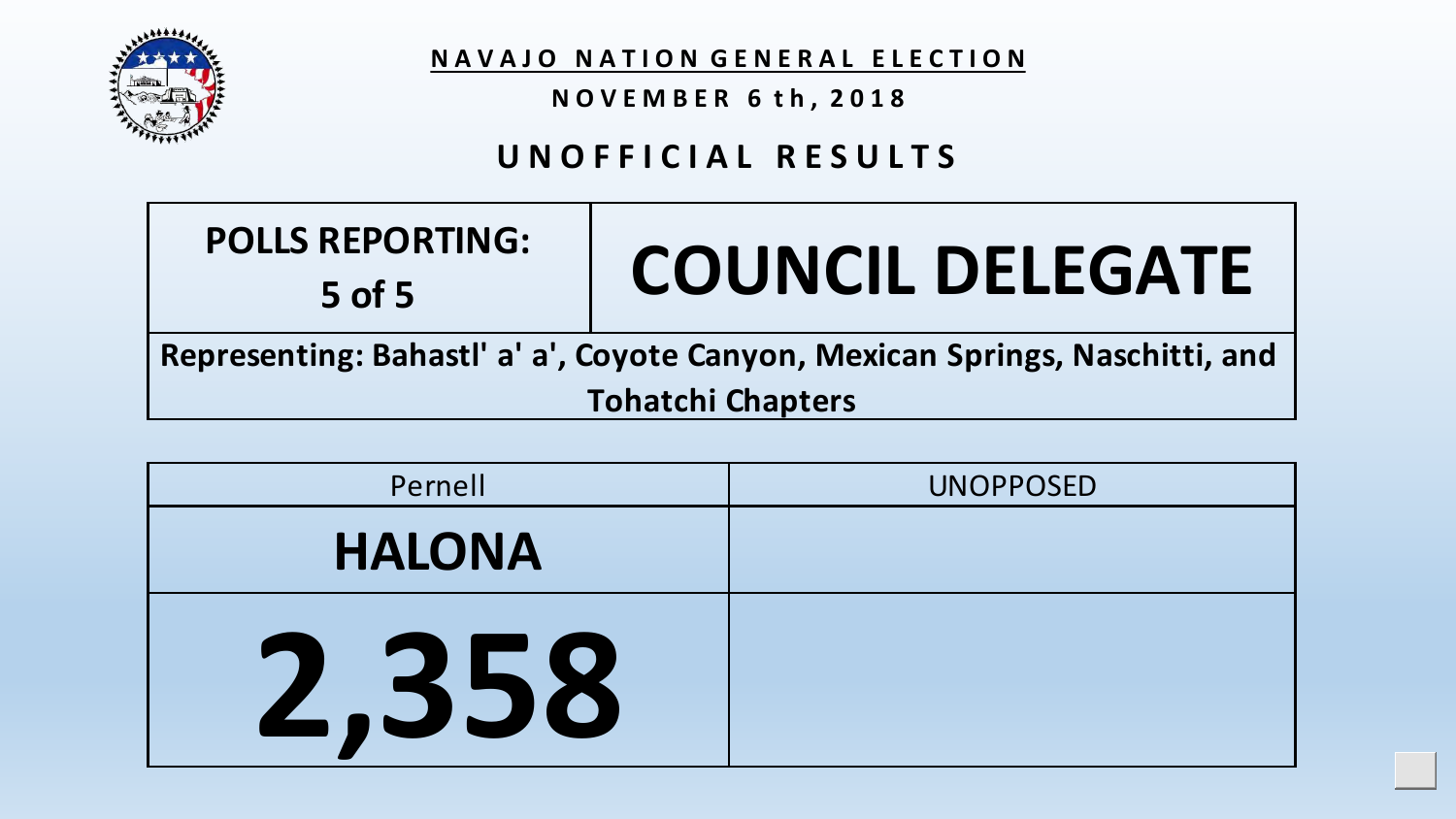

**N O V E M B E R 6 t h , 2 0 1 8**

# **U N O F F I C I A L R E S U L T S**

| <b>POLLS REPORTING:</b><br>5 of 5                                                           | <b>COUNCIL DELEGATE</b> |
|---------------------------------------------------------------------------------------------|-------------------------|
| <b>Representing:</b><br>Houck, Klagetoh, Nahata Dziil, Tsé Si' Áni, and Wide Ruins Chapters |                         |

| Raymond (Jr.)         | Lorenzo               |
|-----------------------|-----------------------|
| <b>SMITH</b>          | <b>CURLEY</b>         |
| 231<br>$\blacksquare$ | ,137<br>$\frac{1}{2}$ |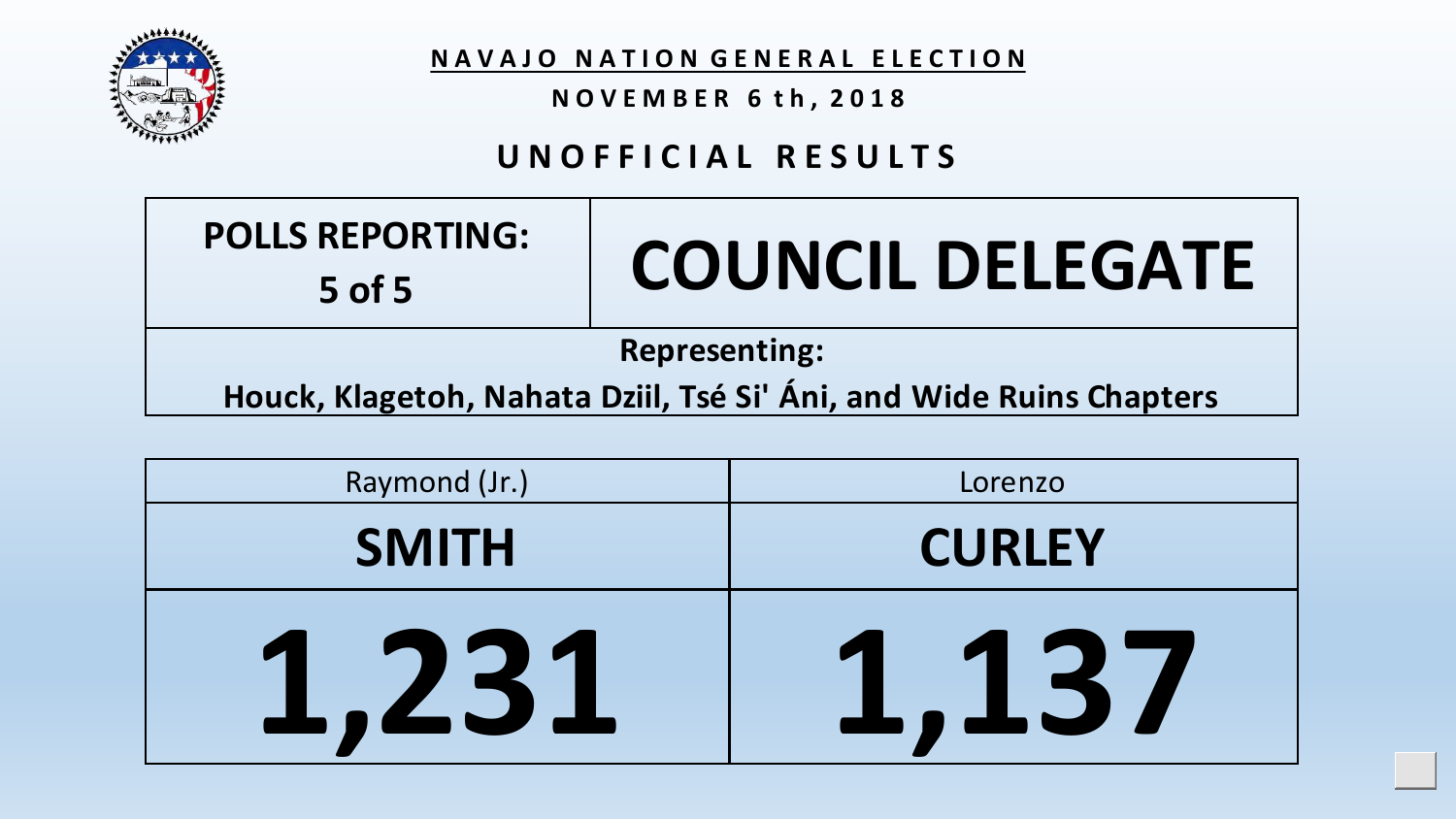

**N O V E M B E R 6 t h , 2 0 1 8**

# **U N O F F I C I A L R E S U L T S**

| <b>POLLS REPORTING:</b><br>$5$ of 5                                      | <b>COUNCIL DELEGATE</b> |
|--------------------------------------------------------------------------|-------------------------|
| <b>Representing:</b>                                                     |                         |
| Dilcon, Greasewood Springs, Indian Wells, Teesto, and Whitecone Chapters |                         |

| Elmer P.     | Lee (Sr.)   |
|--------------|-------------|
| <b>BEGAY</b> | <b>JACK</b> |
| ,403         | 1,005       |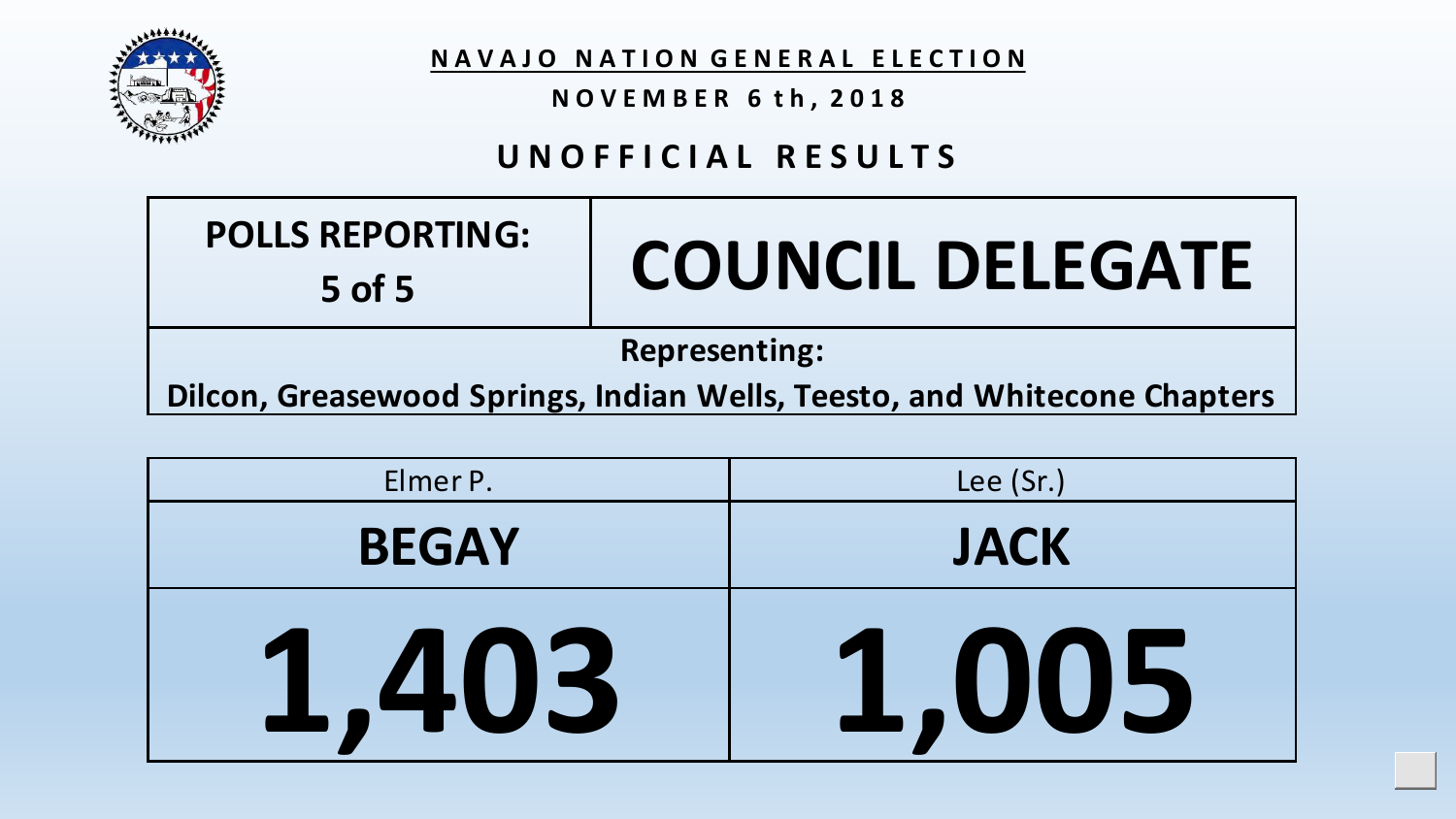

**N O V E M B E R 6 t h , 2 0 1 8**

#### **U N O F F I C I A L R E S U L T S**

| <b>POLLS REPORTING:</b><br>$5$ of 5                                                          | <b>COUNCIL DELEGATE</b> |
|----------------------------------------------------------------------------------------------|-------------------------|
| <b>Representing:</b><br>Cornfields, Ganado, Jeddito, Kin Dah Łichíi', and Steamboat Chapters |                         |

| Vince R.     | Jennifer             |
|--------------|----------------------|
| <b>JAMES</b> | <b>SOLEE-TALIMAN</b> |
| 812          | <b>TALL</b><br>1,120 |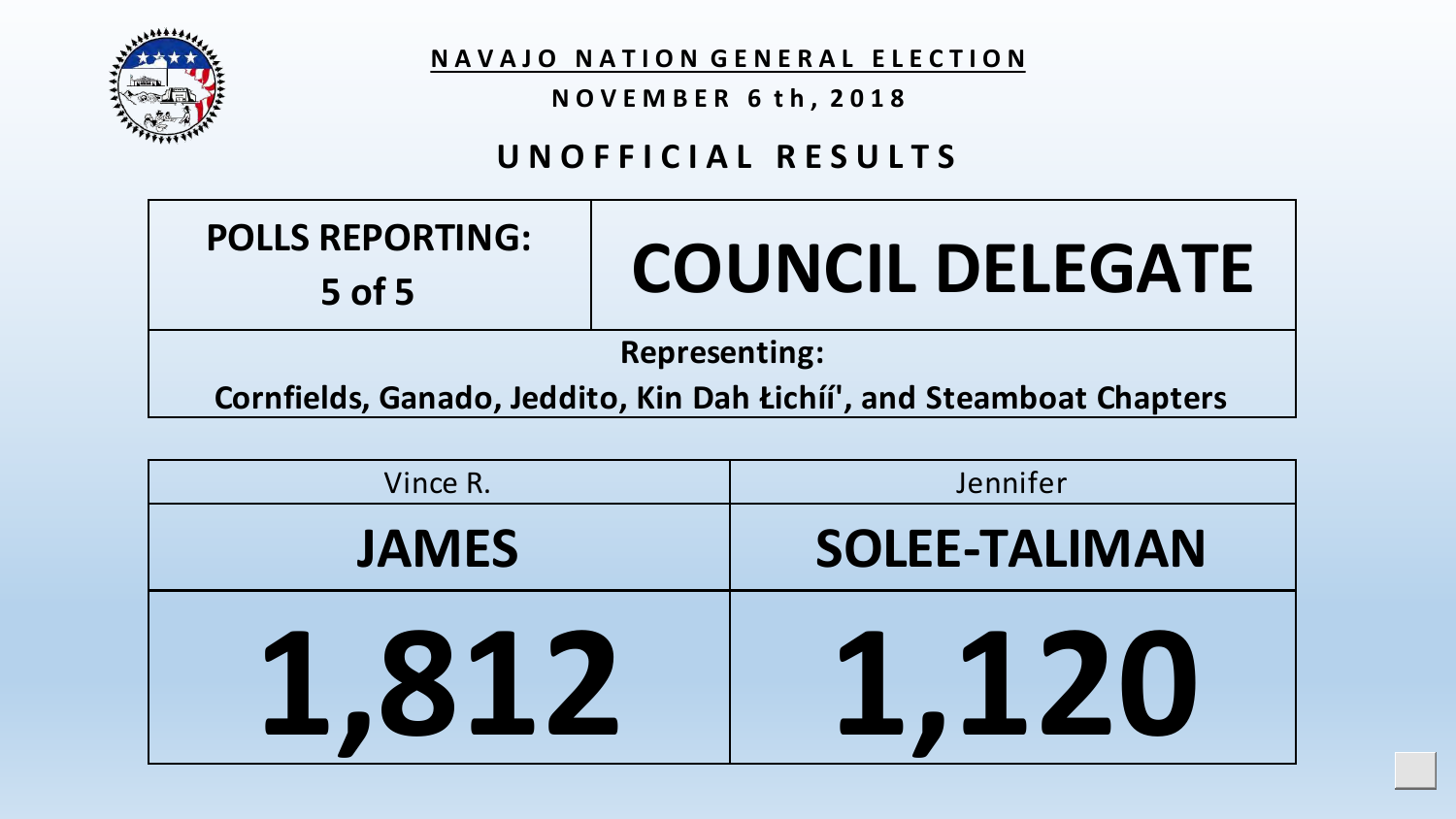

**N O V E M B E R 6 t h , 2 0 1 8**

# **U N O F F I C I A L R E S U L T S**

| <b>POLLS REPORTING:</b> |
|-------------------------|
| $5$ of 5                |

# **5 of 5 COUNCIL DELEGATE**

Upd

#### **Representing:**

**Mexican Water, Tólikan, Teecnospos, Aneth, Red Mesa Chapters**

| Charlaine  | Davis          |
|------------|----------------|
| <b>TSO</b> | <b>FILFRED</b> |
| .,491      | 1,212          |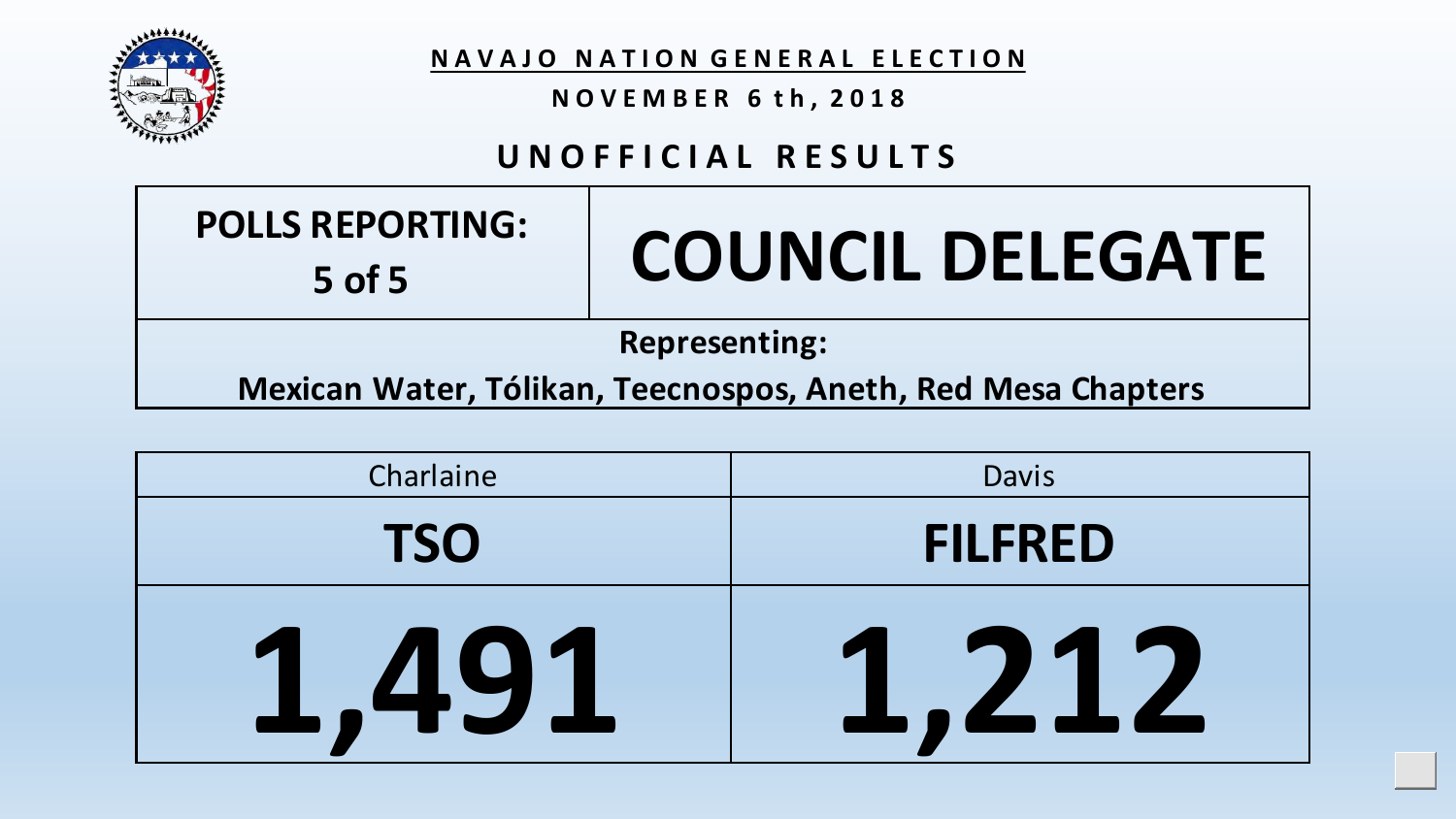

**N O V E M B E R 6 t h , 2 0 1 8**

# **U N O F F I C I A L R E S U L T S**

| <b>POLLS REPORTING:</b><br>$5$ of 5                                 | <b>COUNCIL DELEGATE</b> |
|---------------------------------------------------------------------|-------------------------|
| <b>Representing:</b>                                                |                         |
| Coppermine, K'Ai' Bii 'Tó, Lechee, Tonalea and Bodaway/Gap Chapters |                         |

| Tuchoney (Jr.) | Paul         |
|----------------|--------------|
| <b>SLIM</b>    | <b>BEGAY</b> |
| 1,092          | 1,491        |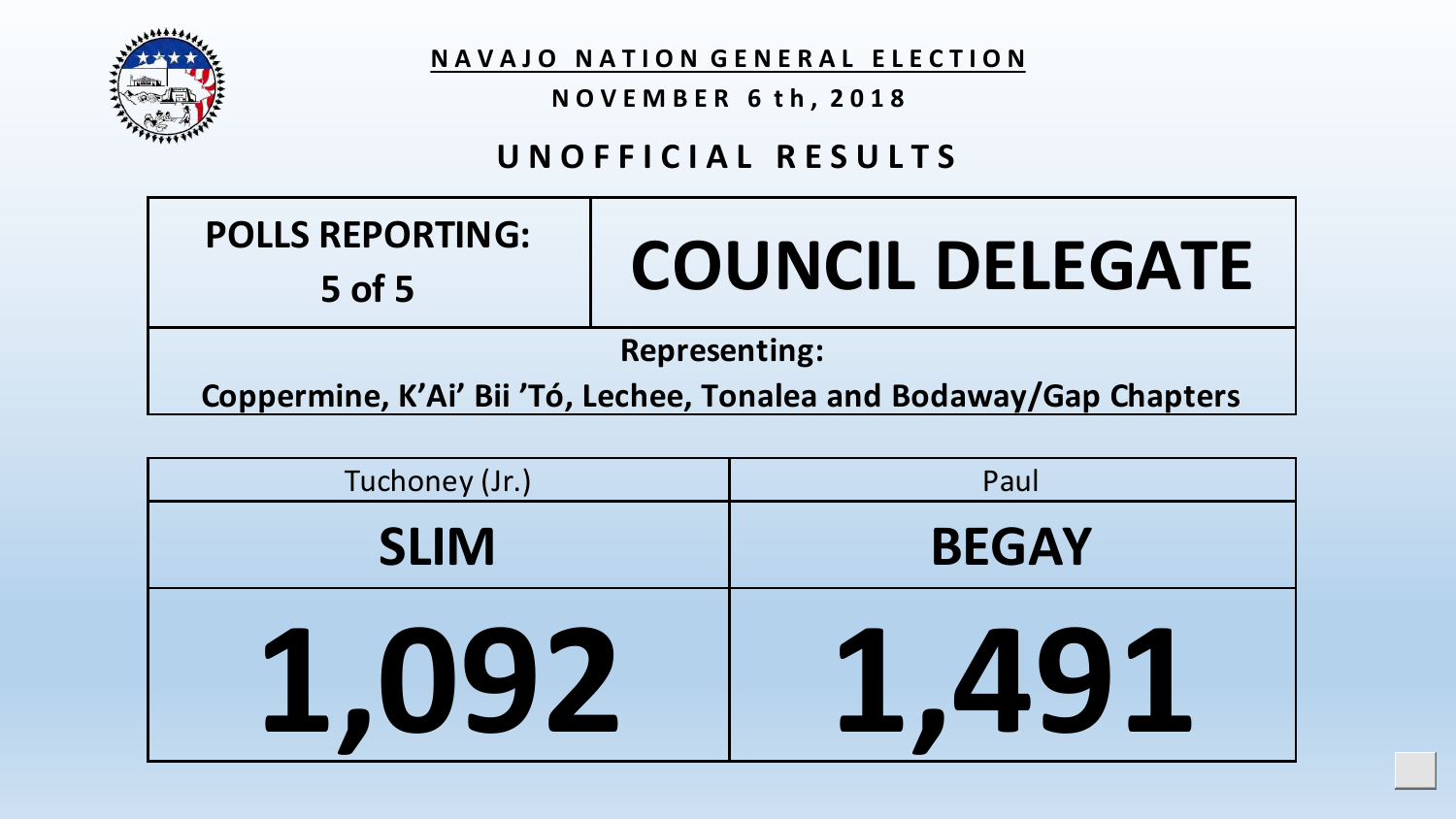

**N O V E M B E R 6 t h , 2 0 1 8**

#### **U N O F F I C I A L R E S U L T S**

| <b>POLLS REPORTING:</b><br>$5$ of 5                                    | <b>COUNCIL DELEGATE</b> |
|------------------------------------------------------------------------|-------------------------|
| <b>Representing:</b>                                                   |                         |
| Cameron, Coalmine Canyon, Tsidii To'ii, Leupp and Tolani Lake Chapters |                         |

| Walter        | Thomas (Jr.)  |
|---------------|---------------|
| <b>PHELPS</b> | <b>WALKER</b> |
| 927           | 1,093         |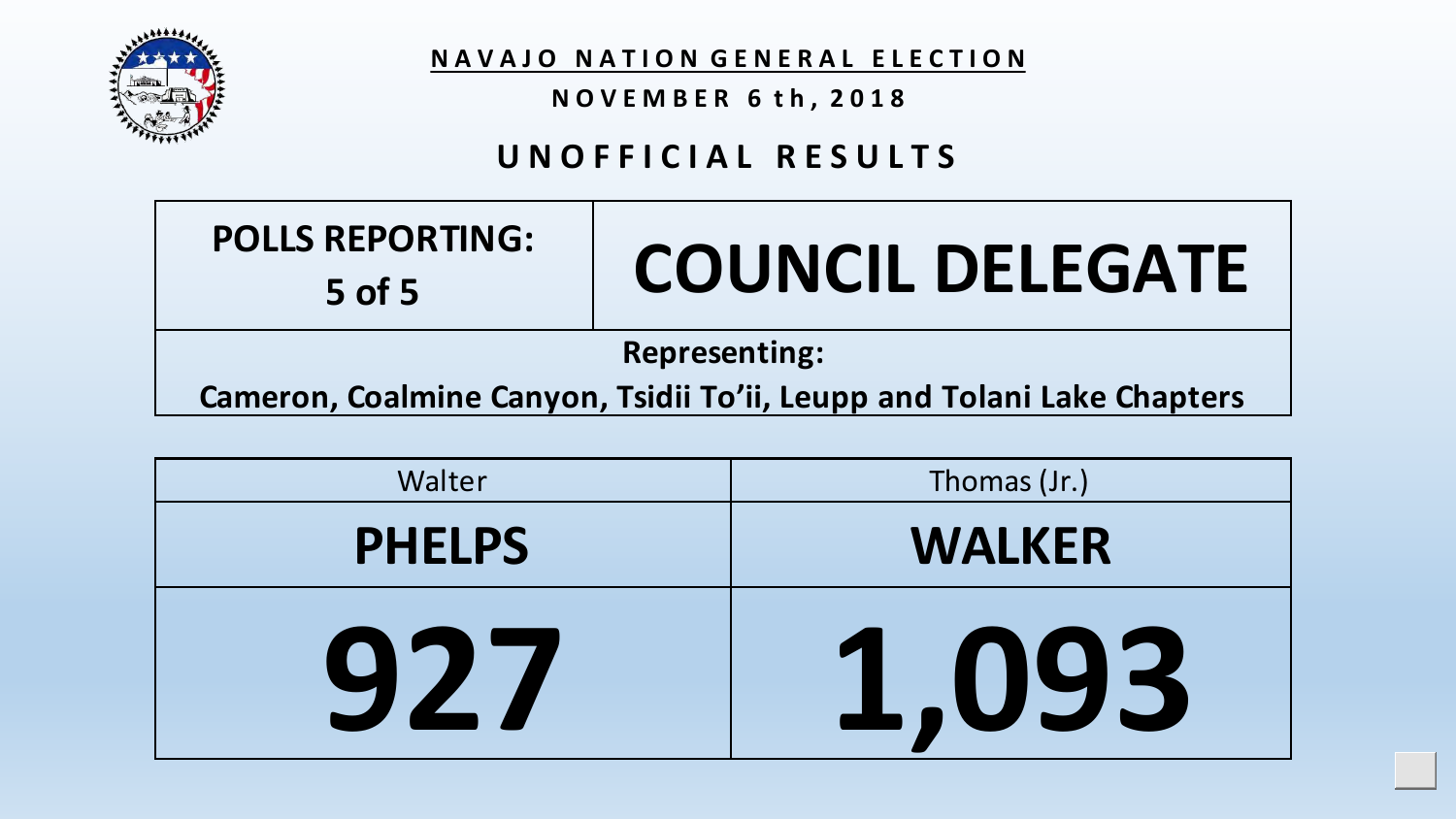

**N O V E M B E R 6 t h , 2 0 1 8**

# **U N O F F I C I A L R E S U L T S**

| <b>POLLS REPORTING:</b><br>6 of 6                                                | <b>COUNCIL DELEGATE</b> |
|----------------------------------------------------------------------------------|-------------------------|
| <b>Representing:</b>                                                             |                         |
| Manuelito, Bááháálí, Tsayatoh, Rock Springs, Chichiltah, and Tsé Łichíí Chapters |                         |

| Seth         | <b>UNOPPOSED</b> |
|--------------|------------------|
| <b>DAMON</b> |                  |
| 725          |                  |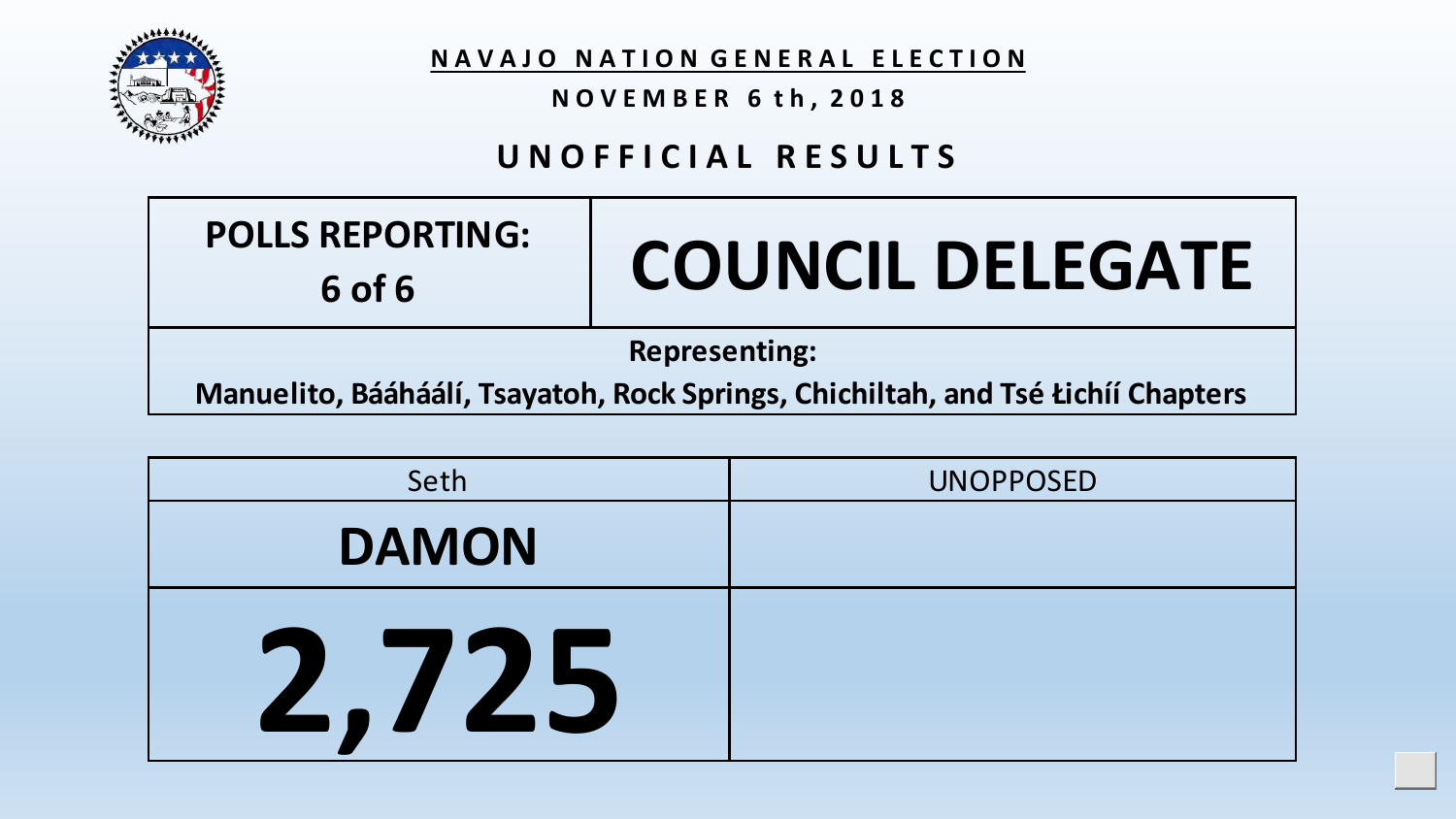

**N O V E M B E R 6 t h , 2 0 1 8**

# **U N O F F I C I A L R E S U L T S**

| <b>POLLS REPORTING:</b><br>6 of 6                                              | <b>COUNCIL DELEGATE</b> |
|--------------------------------------------------------------------------------|-------------------------|
| <b>Representing:</b>                                                           |                         |
| Smith Lake, Iyanbito, Mariano Lake, Pinedale, Thoreau, and Churchrock Chapters |                         |

| Edmund E.     | <b>UNOPPOSED</b> |
|---------------|------------------|
| <b>YAZZIE</b> |                  |
| C, 151        |                  |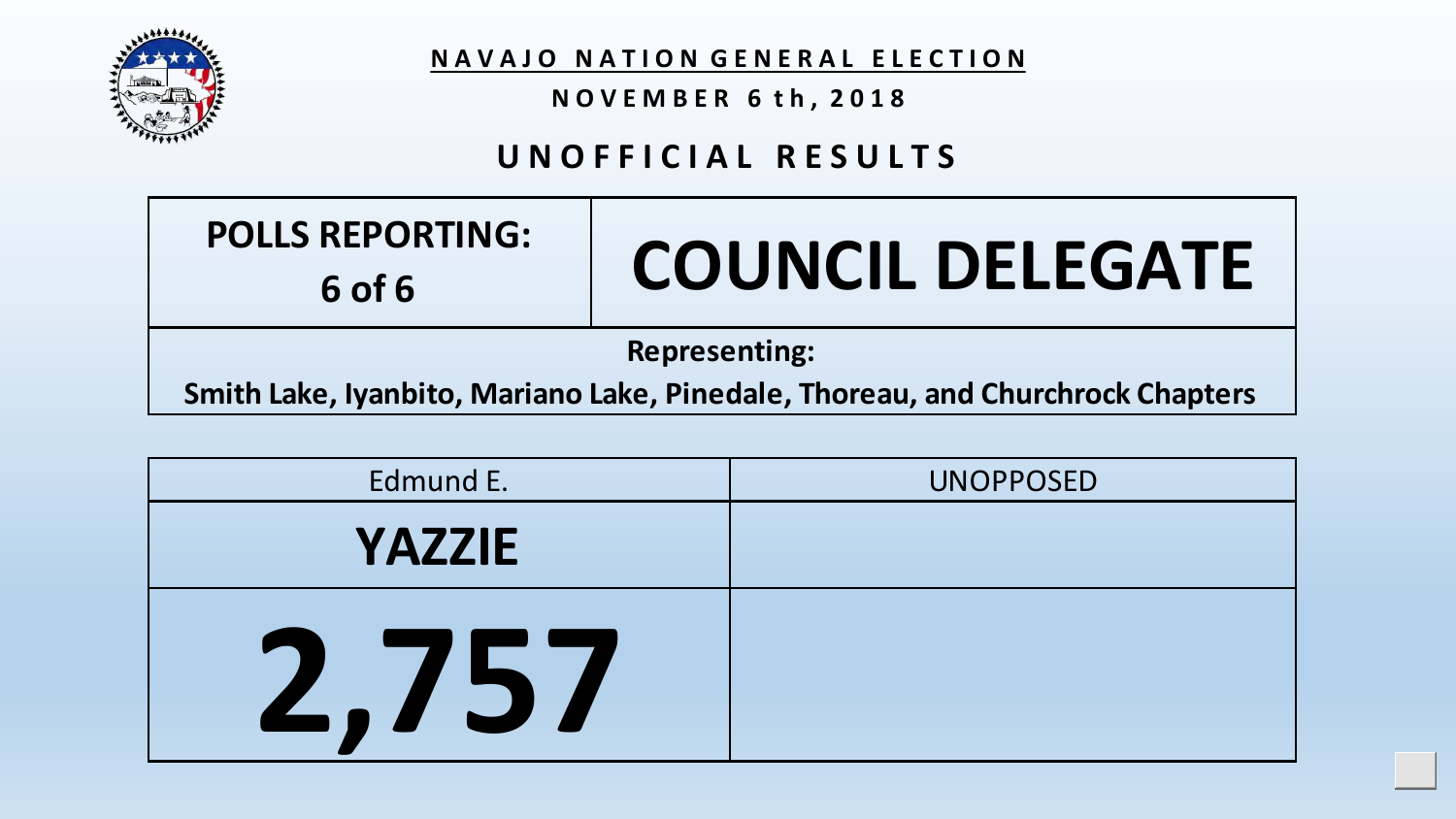

**N O V E M B E R 6 t h , 2 0 1 8**

# **U N O F F I C I A L R E S U L T S**

| <b>POLLS REPORTING:</b><br>6 of 6                                       | <b>COUNCIL DELEGATE</b> |
|-------------------------------------------------------------------------|-------------------------|
| Representing: Tiistsoh Sikaad, Nenahnezad, Upper Fruitland, TseDaaKaan, |                         |
| <b>Newcomb, and San Juan Chapters</b>                                   |                         |

| Rickie     | Matthew                            |
|------------|------------------------------------|
| <b>NEZ</b> | <b>TSO</b>                         |
| 1,738      | ,17<br>$\frac{1}{\sqrt{2}}$<br>- - |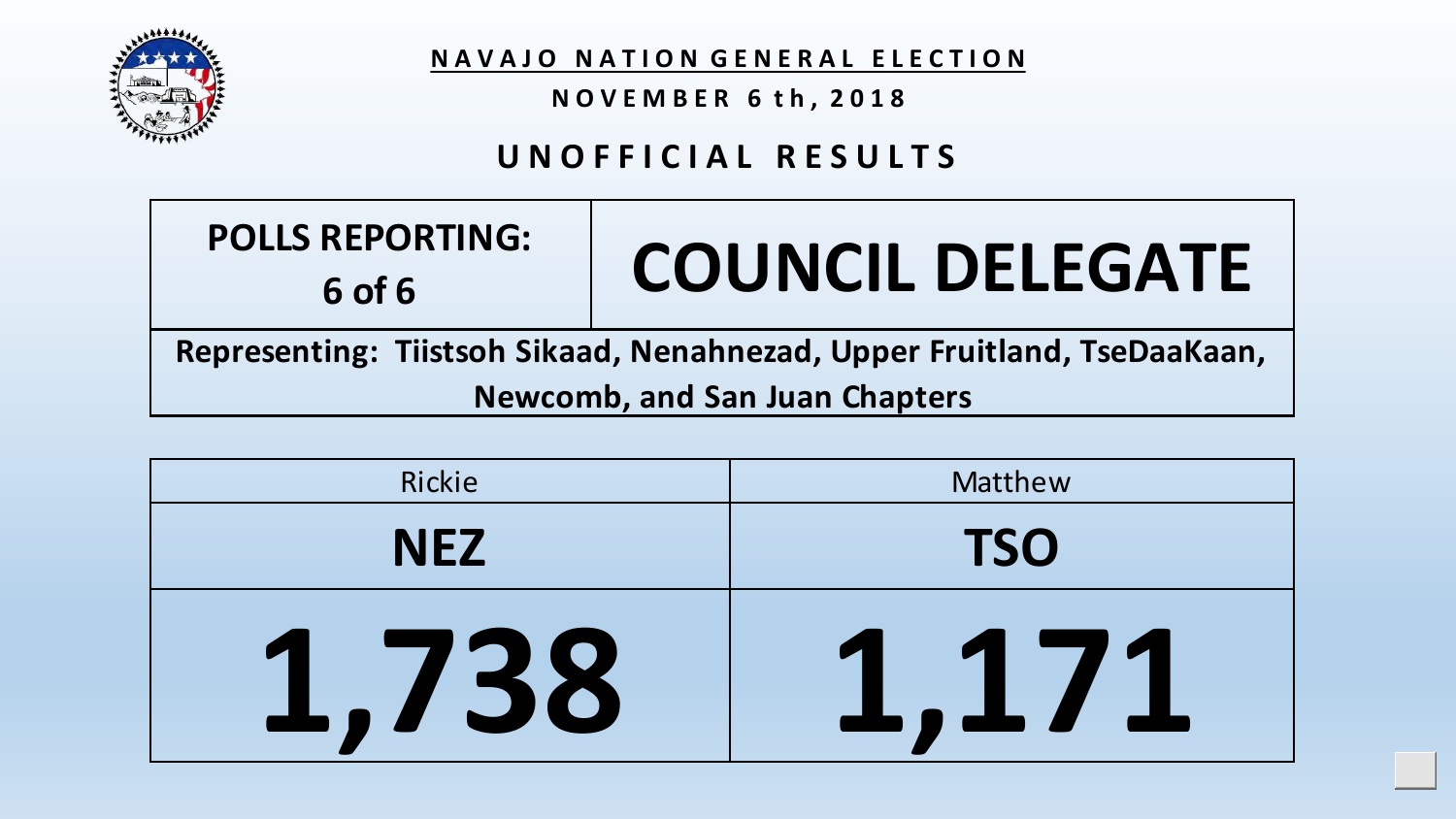

**N O V E M B E R 6 t h , 2 0 1 8**

#### **U N O F F I C I A L R E S U L T S**

| <b>POLLS REPORTING:</b><br>$7$ of $7$                                  | <b>COUNCIL DELEGATE</b> |
|------------------------------------------------------------------------|-------------------------|
| Representing: Toadlena/Two Grey Hills, Red Valley, Tse Alnaoztii, Tooh |                         |

**Haltsooi, Beclabito, Gadiiahi/Tokoi, and Cove Chapters**

| Amber                  | Irvin        |
|------------------------|--------------|
| <b>KANAZBAH CROTTY</b> | <b>TYLER</b> |
| 2,266                  | 971          |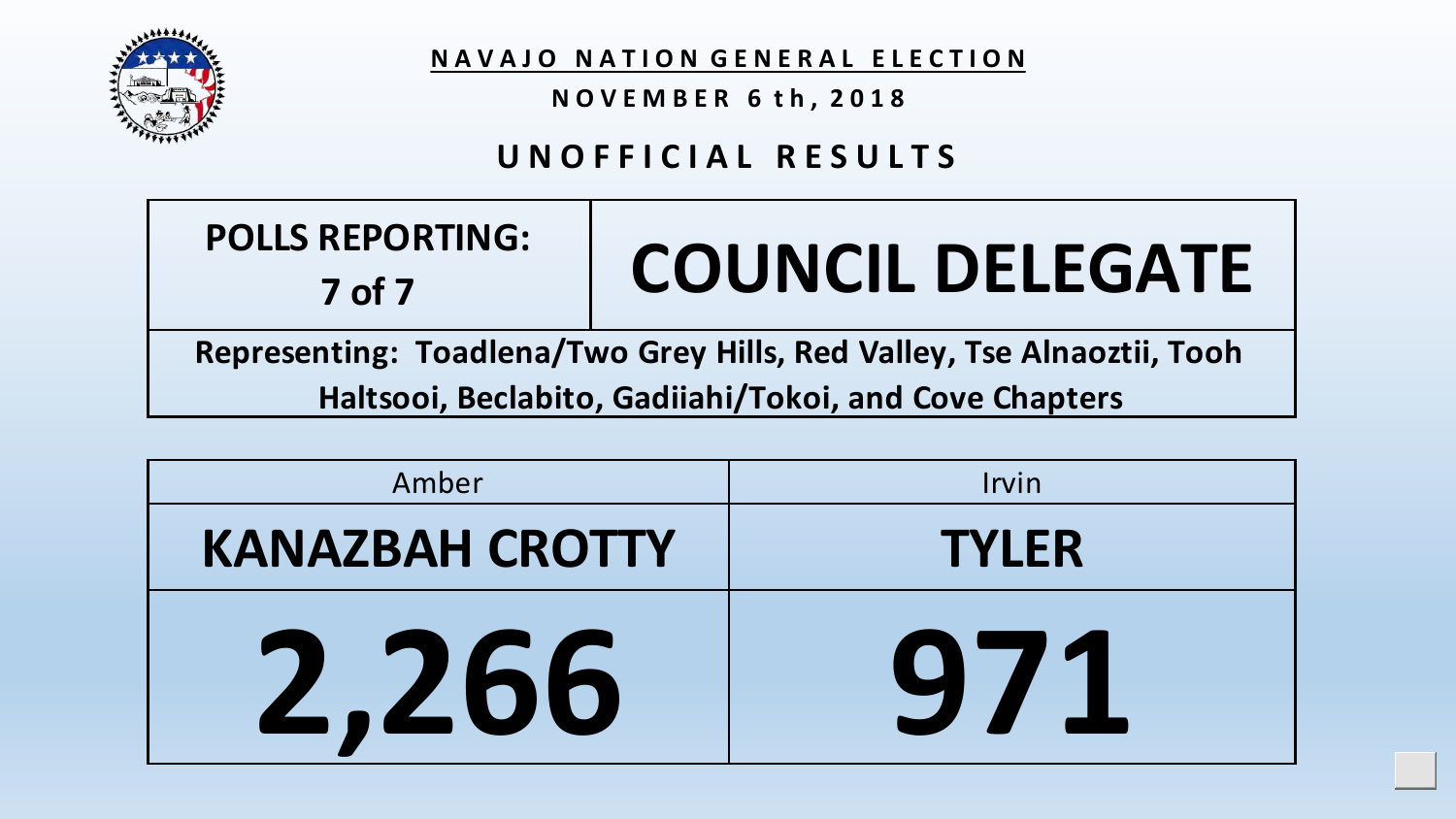

**N O V E M B E R 6 t h , 2 0 1 8**

# **U N O F F I C I A L R E S U L T S**

| <b>POLLS REPORTING:</b><br>8 of 8                                         | <b>COUNCIL DELEGATE</b> |
|---------------------------------------------------------------------------|-------------------------|
| Representing: Whiterock, Lake Valley, Nahodishgish, Tse'ii'ahi', Becenti, |                         |
| Nageezi, Crownpoint, and Huerfano Chapters                                |                         |

| Danny          | <b>Mark</b>                |
|----------------|----------------------------|
| <b>SIMPSON</b> | <b>FREELAND</b>            |
| 1,539          | ,559<br>$\blacktriangle$ , |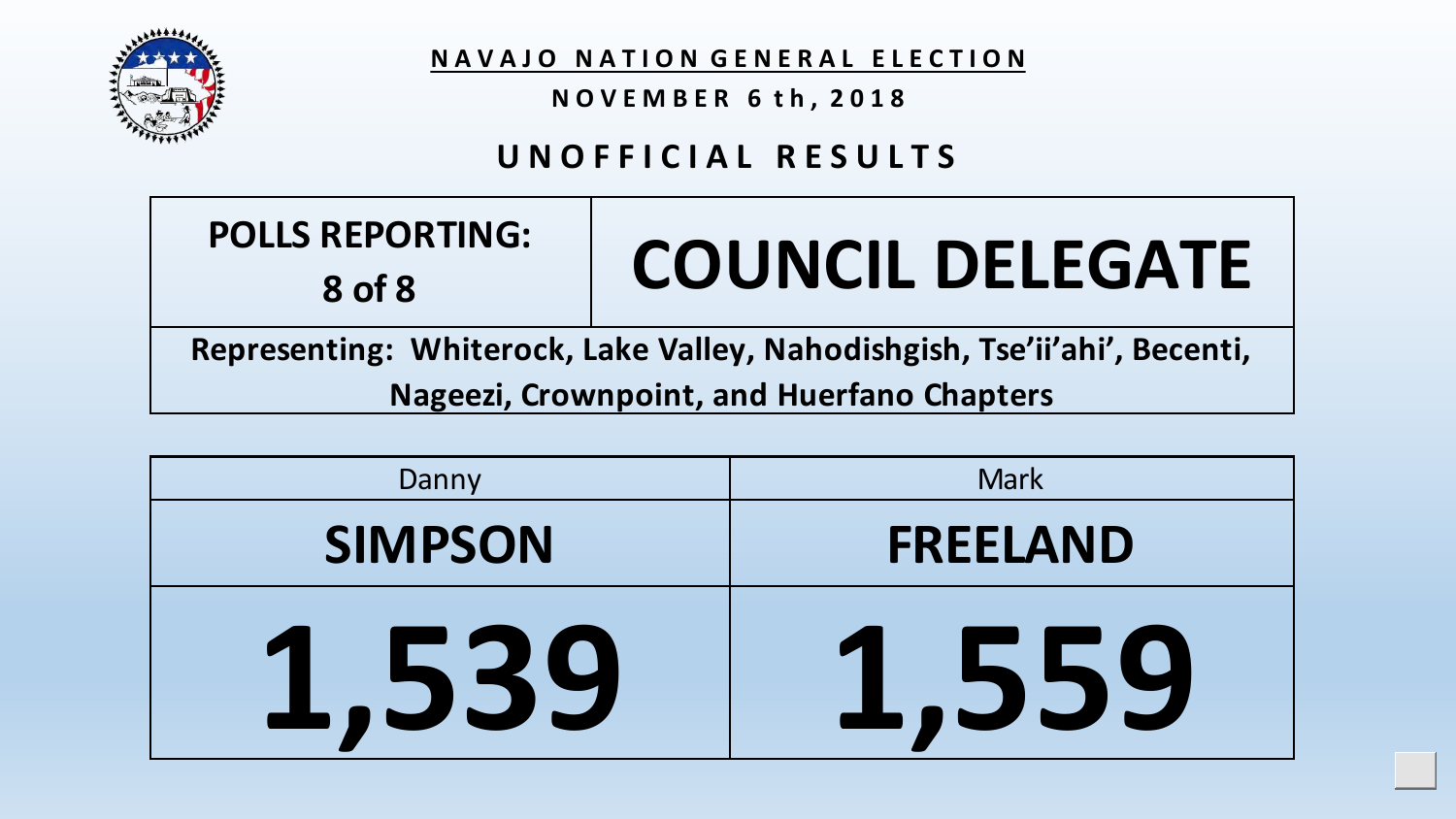

**N O V E M B E R 6 t h , 2 0 1 8**

# **U N O F F I C I A L R E S U L T S**

| <b>POLLS REPORTING:</b> |  |
|-------------------------|--|
| 8 of 8                  |  |

# **8 of 8 COUNCIL DELEGATE**

Upd

**Representing: Pueblo Pintado, Casamero Lake, Whitehorse Lake, Counselor, Ojo Encino, Littlewater, Torreon, and Baca/Prewitt Chapters**

| Leonard       | Daniel E.                      |
|---------------|--------------------------------|
| <b>TSOSIE</b> | <b>TSO</b>                     |
| .,187         | 1,51,<br>$\blacktriangleright$ |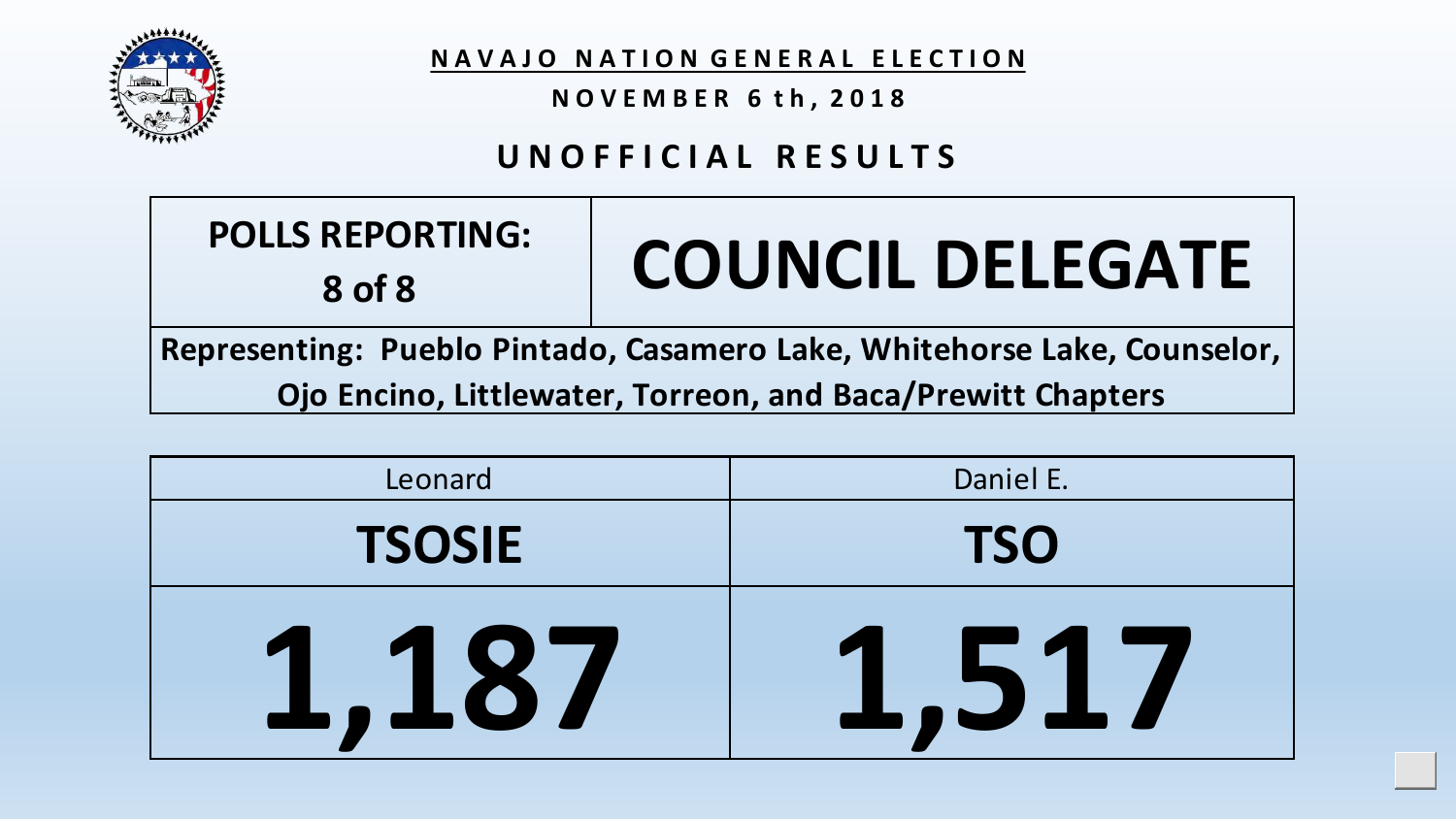

#### **N O V E M B E R 6 t h , 2 0 1 8**

#### **U N O F F I C I A L R E S U L T S**

| <b>YES</b> | <b>NO</b> |
|------------|-----------|
| 272        | 258       |

# **LEUPP LOCAL QUESTION NAZLINI LOCAL QUESTION**

| <b>YES</b> | <b>NO</b> |  |
|------------|-----------|--|
| 209        | 263       |  |

# **CRYSTAL LOCAL QUESTION**

| <b>YES</b> | <b>NO</b> |
|------------|-----------|
| 232        | 222       |

# **RED LAKE LOCAL QUESTION**

| <b>YES</b> | <b>NO</b> |
|------------|-----------|
| 156        | 171       |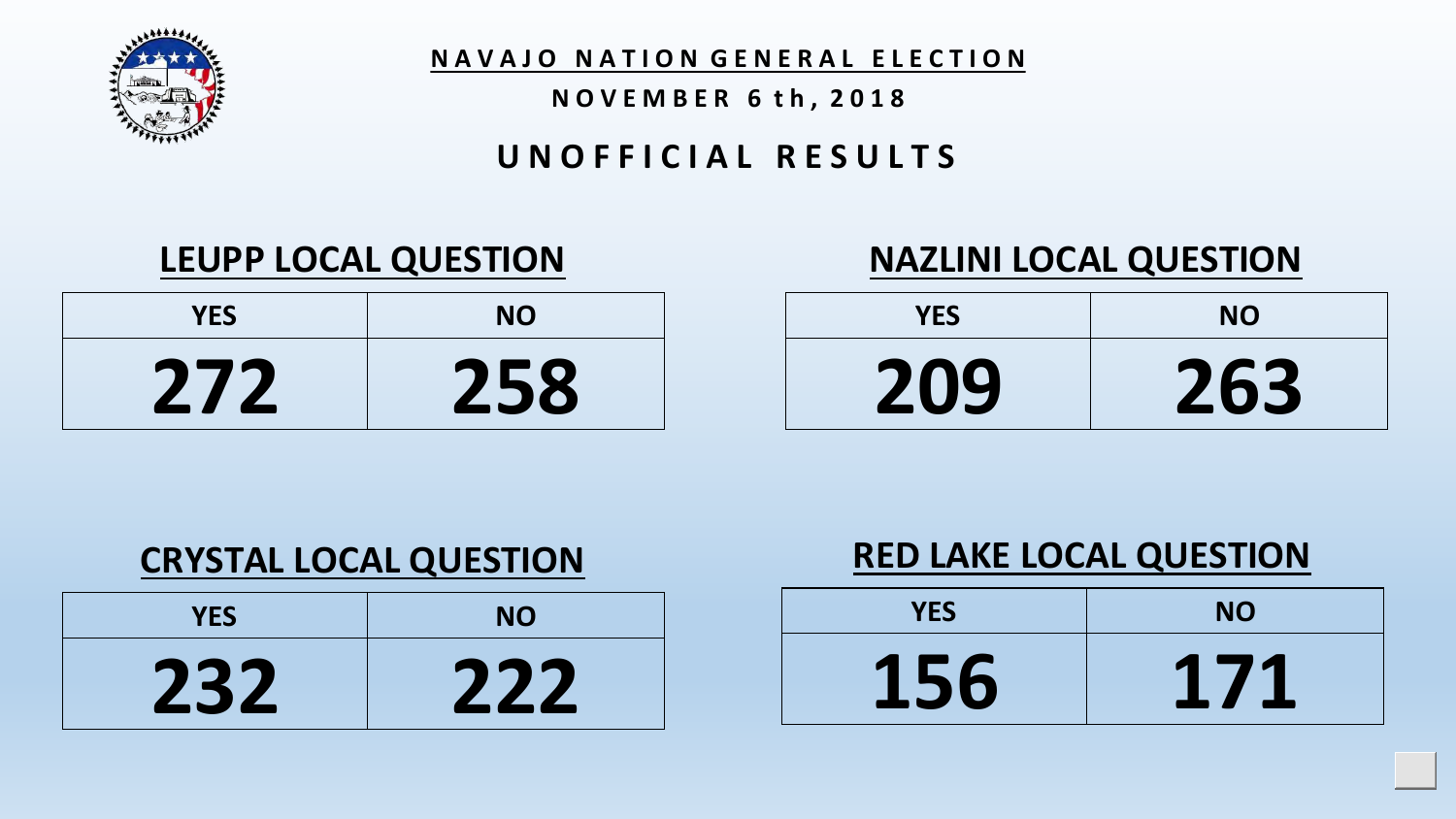

**N A V A J O N A T I O N G E N E R A L E L E C T I O N**

#### **N O V E M B E R 6 t h , 2 0 1 8**

# **U N O F F I C I A L R E S U L T S**

# **Dilcon School Board**

| <b>MARGIE BARTON</b> | <b>UNOPPOSED</b> |
|----------------------|------------------|
| 467                  |                  |

# **Tooh Haltsoi Vice-President**

| <b>LOUISE CHARLEY</b> | <b>ERNEST SMITH</b> |  |  |
|-----------------------|---------------------|--|--|
| 106                   | 188                 |  |  |

# **Naschitti Commissioner** (Vote For 2)

| <b>HOSKIE BRYANT</b> | <b>M. THOMAS CLANI</b> |
|----------------------|------------------------|
| 308                  | 369                    |

# **Whitecone Vice-President**